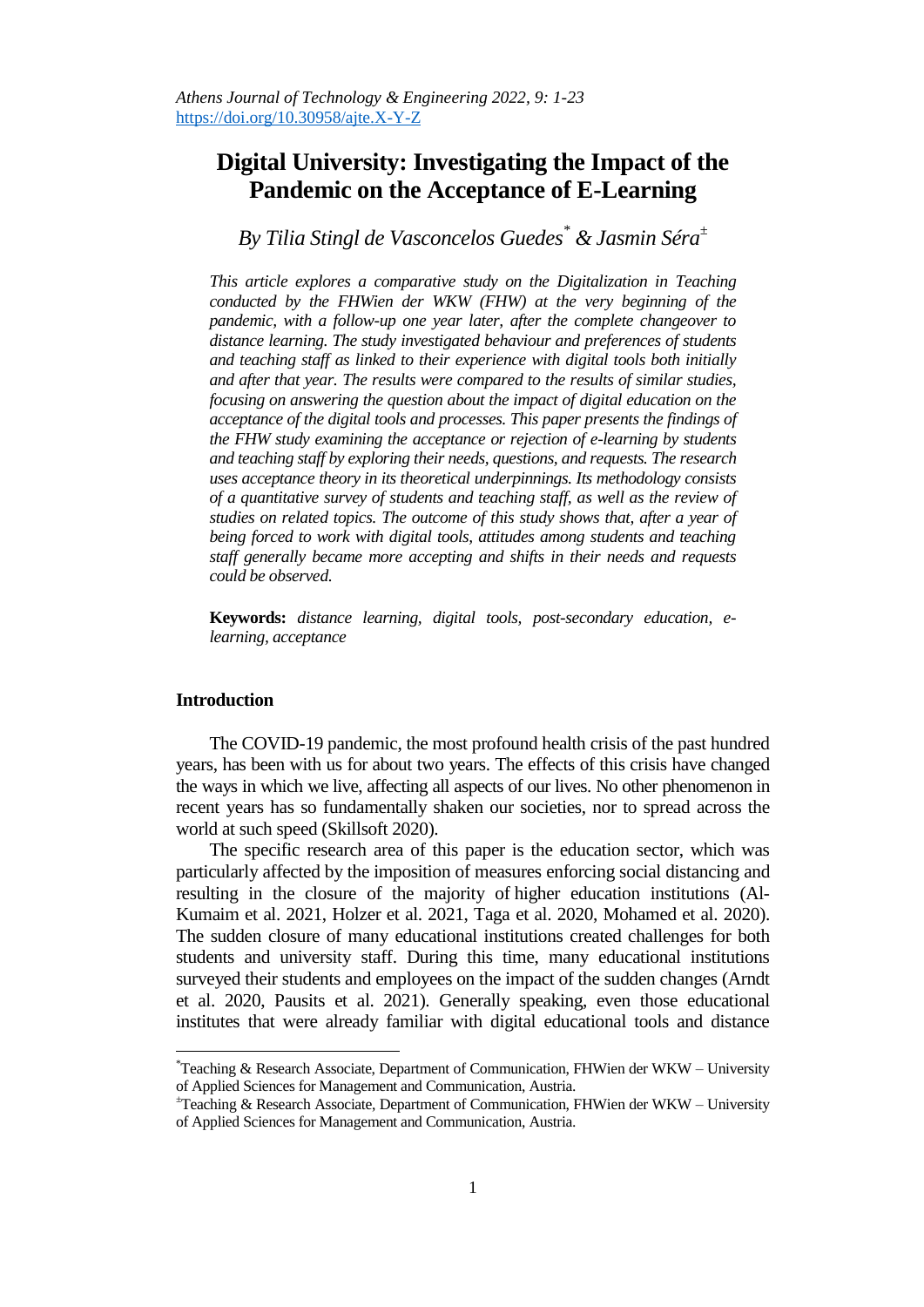learning were caught off-guard by the pandemic and the measures enacted to control it (Berghoff et al. 2021. Marczuk et al. 2021). While scholars acknowledge that the concept of online learning is not new, they also recognise that the digitalization of higher education accelerated dramatically during the pandemic (Hargitai et al. 2021, Al-Kumaim et al. 2021, Kreulich et al. 2020).

Vienna"s University of Applied Sciences for Management and Communication – FHWien der WKW – is a rather small Austrian university with approximately 3,000 students spread across 10 Bachelor and 8 Master programs. The implementation of pandemic mitigation measures triggered a digitalization push throughout FHW"s teaching and learning activities, with the rapid deployment of digital tools and methods across a wide range of course types. Such changes have fundamentally changed the way online teaching is approached by universities, where digital skills are in greater demand than ever (Farnell et al. 2021, Berghoff et al. 2021, Kreulich et al. 2020). While the trend towards digitalization in higher education is nothing new – also at the FHW, which has long embraced digitalization in teaching – the novel conditions of 2020 and 2021 necessitated a faster and wider implementation than many had previously expected (Kreulich et al. 2020).

"Pre-pandemic" efforts towards digitalization in teaching were constantly surrounded by concerns about effects on the quality of teaching and about the acceptance of the tools (Söbke and Reichelt 2016). At the same time, the introduction of digital/virtual distance learning is recognized as bringing advantages, such as the promotion of individual learning, independent of time and space, as well as greater flexibility during studies through video conferencing, interactive exercises, streaming, and online learning platforms (Marczuk et al. 2021, Berghoff et al. 2021, Kreulich et al. 2020). Given recent upheavals and arguments on each side of the equation, this is an opportune moment to investigate how students and faculty view these developments, and how they deal with the digitalization and virtualization of teaching after more than a year of first-hand experience.

This article is based on studies conducted by a team of experts in the digitalization of communication at FHW, who have been investigating digital trends in higher education since 2019. This research project, funded by the city of Vienna, focuses on digital communication trends in higher education and developments in digital communication studies. Since the outbreak of COVID-19 in Austria during March 2020, the project has expanded its research interest to include students' and lecturers' experiences during the pandemic. Accordingly, four surveys have been conducted so far, with two targeted at each group: students and lecturers. This study includes four waves of data collection, from Spring 2020 to Spring 2021.

This longitudinal data on attitudes and experiences, collected during a period of substantial regulatory and institutional change, enables exploration of the acceptability of digital teaching in light of the changes brought about by socialdistancing measures. Thus, the guiding research question addressed here is: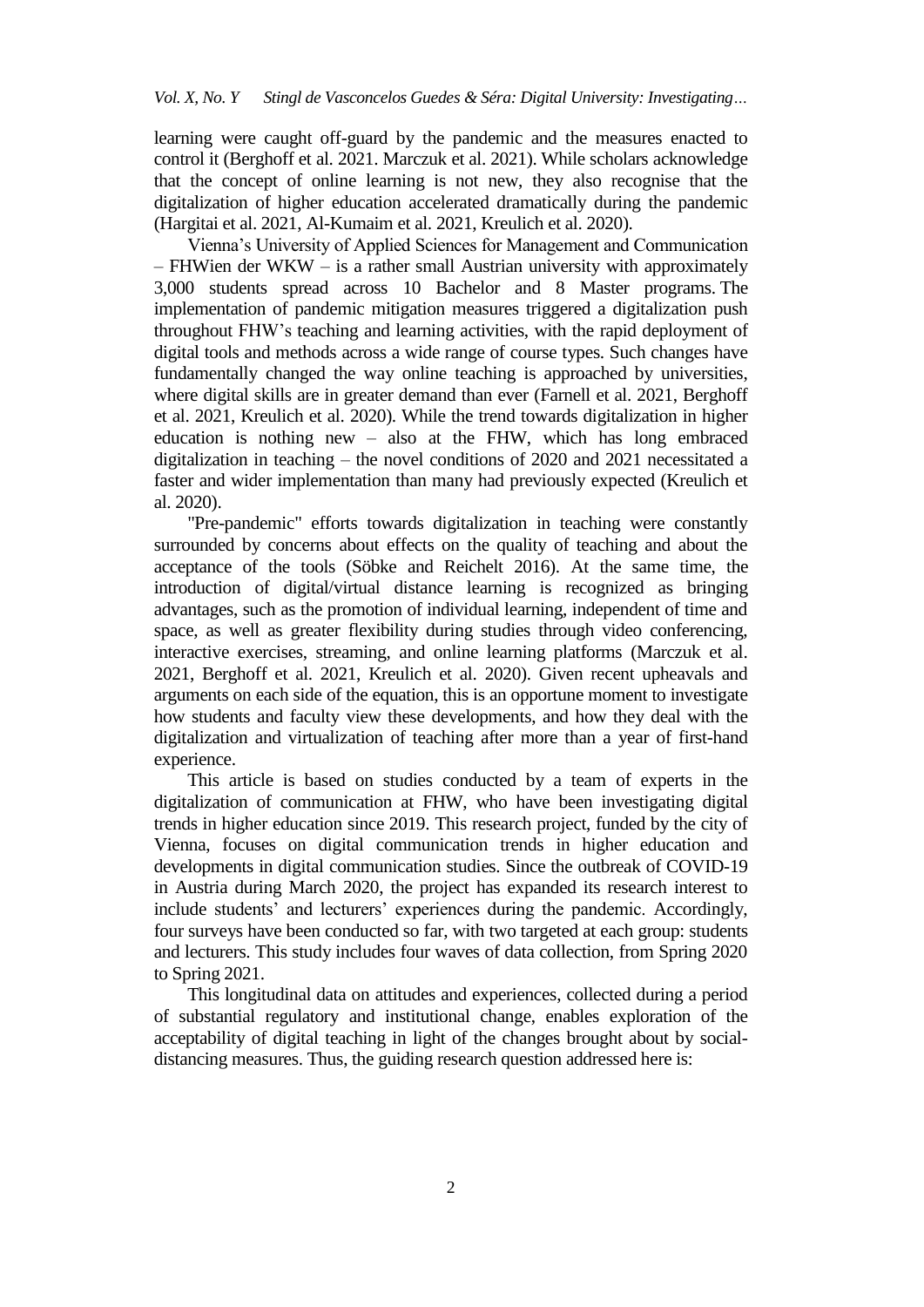How did the sudden shift to online education during the COVID-19 pandemic affect students' and educators' acceptance of digitalization in Austrian post-secondary education?

The COVID-19 pandemic can be considered as an exceptional set of circumstances, which, in many cases, forced the rapid transition to e-learning, distance learning, and distance teaching. In this light, results of the aforementioned surveys into students' and lecturers' acceptance of digital teaching and learning can be understood as short-term consequences (Farnell et al. 2021). These factors notwithstanding, the longitudinal analysis of this data by the Competence Team for the Digitalisation of Communication can provide important lessons for improving the overall online learning experience for all parties involved in higher education (Marczuk et al. 2021, Walwyn 2020).

This paper is structured in the following format: After this introduction the next section presents a short literature review and the theoretical framework of the research question. Then the methodology that is followed by the results section, in which the empirical findings are explained, and the last section concludes the study.

#### **Literature Review**

The changes caused by the COVID-19 pandemic made it necessary for universities to regard digitalization as a strategically relevant topic, with many forced to implement a rapid transition to virtual teaching and learning in early 2020. During this adaptation to e-learning, and despite the extra workload implied, universities also seemed to increasingly launch surveys related to the digitalization process (Arndt et al. 2020). In the final report of the research project BRIDGING, Arndt et al. (2020) question the extent to which digitalization influences traditional transfer strategies for the development and dissemination of concepts and content in higher education. Accordingly, the research team conducted a supplementary qualitative study of internal surveys of teachers and students at German universities carried out during the summer semester of 2020. Likewise, the report "Distance Learning at Austrian Universities and Colleges in the Summer Semester 2020 and Winter Semester 2020/21" (Pausits et al. 2021) attempts to bundle and systematize the research work of Austrian universities into "distance education" during 2020. The main results of these two studies have substantially informed the current research.

The research project BRIDGING (Arndt et al. 2020) investigated what influence do the procedures to implement digital educational concepts during the first months of the pandemic have on higher education. For this purpose, the researchers conducted a qualitative study on internal university surveys among teachers and students in the summer semester 2020.

This content analysis by Arndt et al. (2020) of surveys related to digitalization within universities identified 13 areas of relevance: (a) workload, (b) life situation, (c) progress through studies, (d) examinations and forms of assessment, (e) learning progress and organization, (f) communication and interaction, (g) previous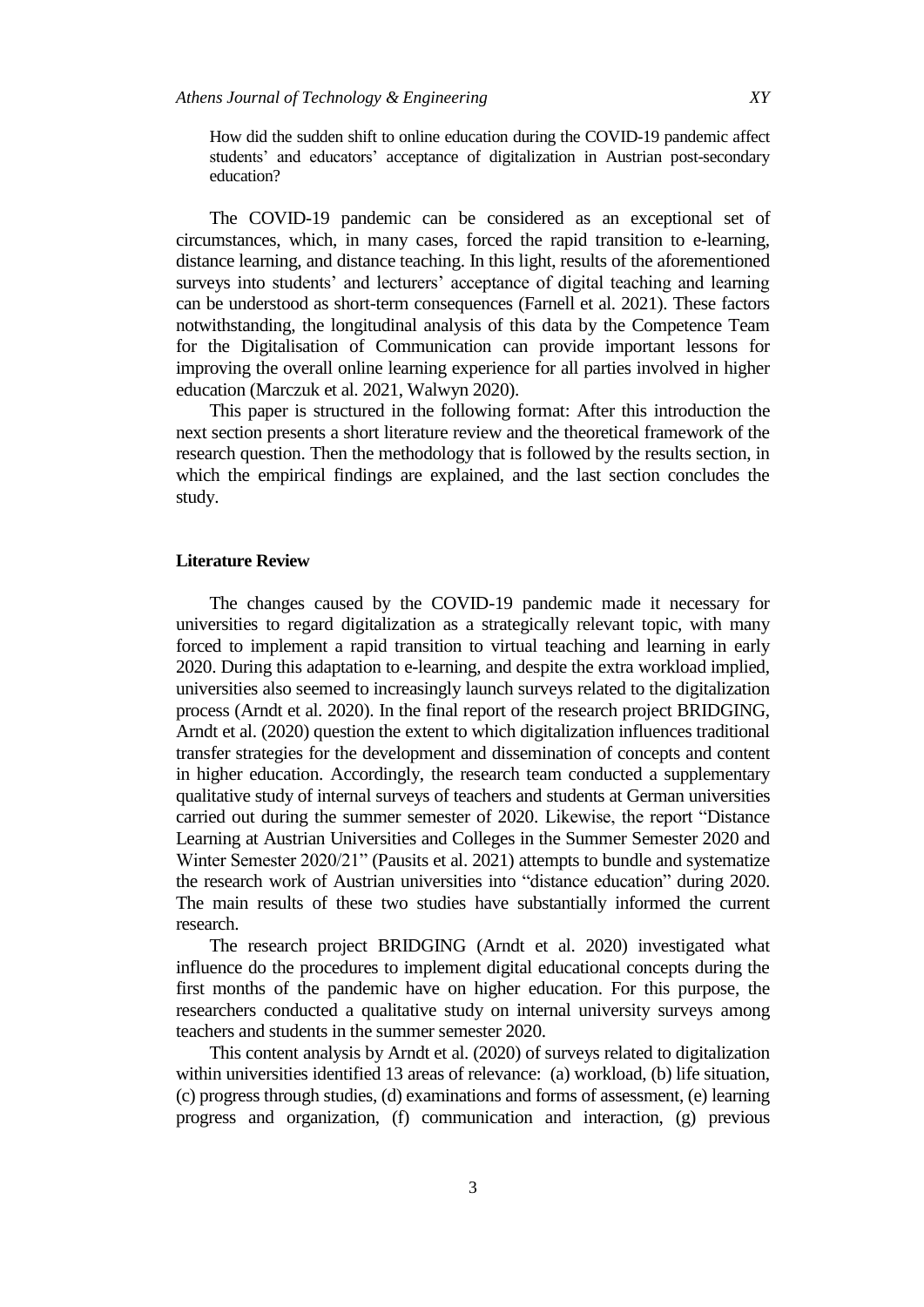experience, (h) media-technical and didactical competences, (i) technical equipment, (j) technical infrastructure and tools, (k) virtual teaching and learning scenarios, (1) support and support needs, and, finally, (m) evaluation of the change process. The FHW surveys on which this paper is based focused particularly on areas (a), (b), (c), (h), (e), (h), (i), (j), (k), and (l). For the purposes of this paper, however, areas (a), (b), (h), (j), and (k) are of particular relevance and a short summary of Arndt et al.'s results in these areas is presented below to facilitate comprehension of the similarities and differences between the FHW study and other related studies:

Ad (a) workload: Arndt et al.'s research stated that the workload was considered by the majority of both students and instructors to be (significantly) higher compared to face-to-face semesters – as a rule, more so by teachers than students.

Ad (b) life situation: Particularly the lack of workplaces for concentrated work and learning, financial burdens, and psychological stress can make learning and teaching more difficult. These may also be reasons for the often-expressed desire for physical presence in the sense of reopening learning spaces.

Ad (h) media-technical and didactical competences: Both teachers and students reported an increase in competence and saw this as creating opportunities for virtual teaching in coming semesters. In addition to the competence from a technical perspective, also the improvement of didactical competencies comes here into focus.

Ad (j) technical infrastructure and tools: The majority of teachers use learning management systems and video conferencing systems, primarily Zoom, on account of its high performance. Differentiation between knowledge and ability proves to be critical with respect to infrastructure and tools.

Ad (k) virtual teaching and learning scenarios: As students consider exchanges with teachers as important, they desire more than just self-learning materials. Combinations of asynchronous and synchronous teaching and learning scenarios meet the different needs and desires of both instructors and students. The designing of virtual teaching and learning scenarios, and particularly maintaining communication and interaction, generated a high workload for lecturers and various support staff actors at the universities both before and during the 2020 summer semester. Meanwhile, however, they adapted their offers to meet the needs of students and teachers.

Pausits et al. (2021) came to the conclusion that successful conversion to distance learning required of lecturers the following competencies:

- (a) skilled handling of Internet-supported teaching technologies, such as the operation of video conferencing systems and learning management systems (media informatics),
- (b) knowledge of possibilities for the methodological-didactic design of courses in distance learning (media didactics),
- (c) knowledge about the design of digital learning resources, such as learning videos (media design), and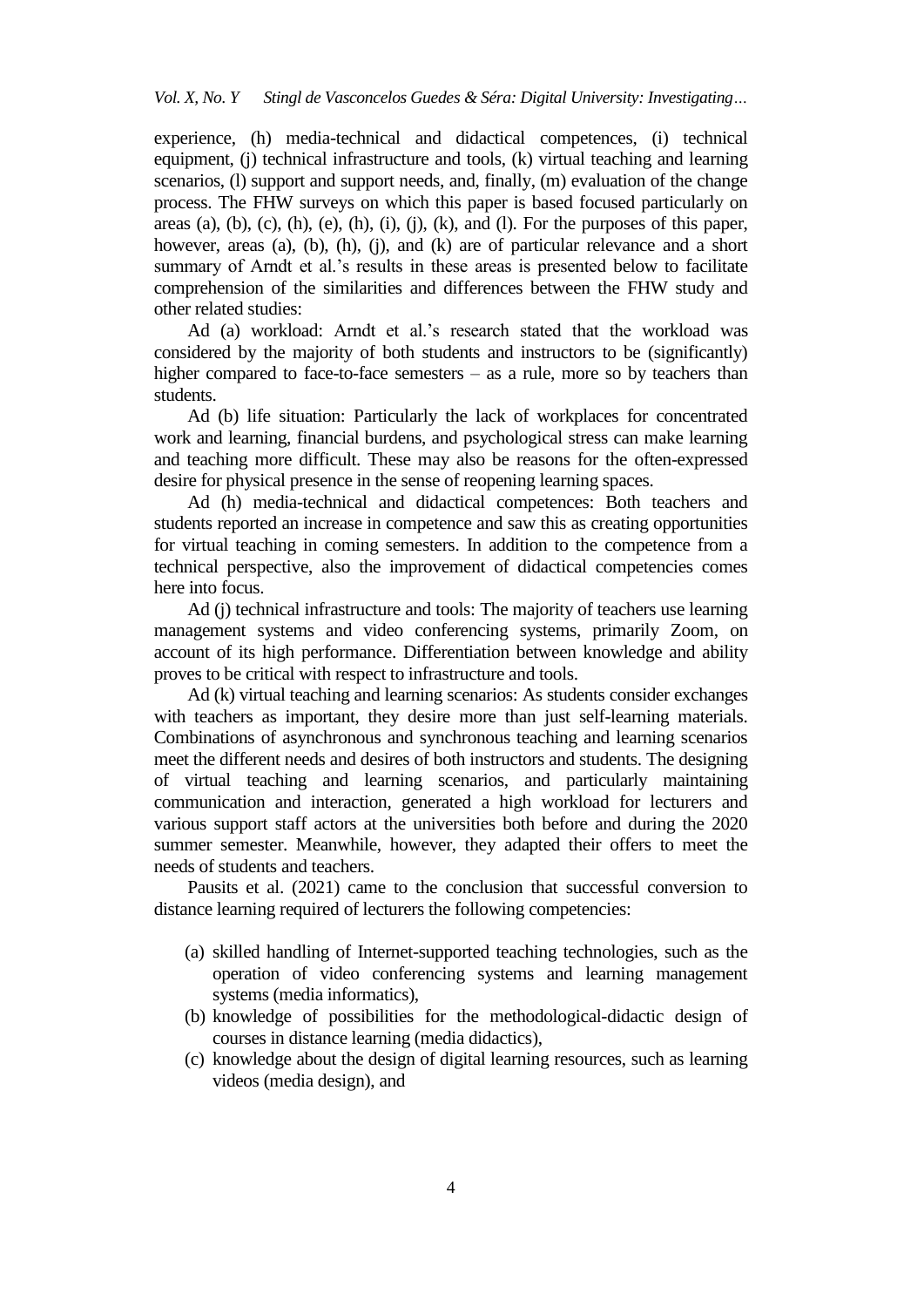(d) independent management of their full scope of professional activities, including exchanges with colleagues for research activities, from their homes with the help of Internet technology.

Regarding the results for universities students, Pausits et al. (2021) concluded that the initial surveys paint a positive picture of universities" rapid responses in crisis mode, but at the same time list some key challenges that have become ever more prominent as the pandemic has progressed. These are related to:

- (a) a lack of physical learning spaces,
- (b) a lack of social contact with colleagues (Gabriel and Pecher 2020, Lehner and Sohm 2021, Schwab et al. 2020, Pausits et al. 2021, Meyer and Mara 2020, Weinberger 2020),
- (c) less enjoyment of studies conducted through individual learning (Schwab et al. 2020),
- (d) limited possibilities for group work (Gabriel and Pecher 2020, Lehner and Sohm 2021, Schwab et al. 2020),
- (e) increased difficulties in communication with individual teachers (Schwab et al. 2020, Pausits et al. 2021, Ledermüller et al. 2020),
- (f) high workloads in distance learning resulting from an underestimation of the workload by instructors (Schwab et al. 2020, Weinberger 2020, Ledermüller et al. 2020).

Eventually, Heinz Faßmann (in Pausits et al. 2021) states: "It has been shown that digital forms of teaching and learning are only innovative if they are implemented in a professional and didactically meaningful way." This is the reason the Pausits et al.'s (2021) study concludes by identifying research concerns, including the impact of distance learning on skill acquisition or any consequences and disadvantages for educational biographies.

The reviews by Arndt et al. (2020) and Pausits et al. (2021) expose a raft of important considerations that helped to inform the current study, as well as revealing common experiences at other universities, against which the FHW data can be benchmarked. First, two key aspects of the research question are defined in detail in the sections below: 1) distance learning and distance teaching, which are of equal significant here, as the main survey addresses the challenges and needs of both students and teachers; and 2) the concept of acceptance, which we operationalize by drawing on the theoretical foundations of acceptance research. A further important aspect is the context of the study, which was conducted with students and lecturers of the FHW, who experienced the pandemic-related changes in a common context. An explanation of this context is integrated in the following sections to increase the validity of the comparative analysis by setting the data within a realistic framework, while demographic data on the study participants are presented in the methodology section.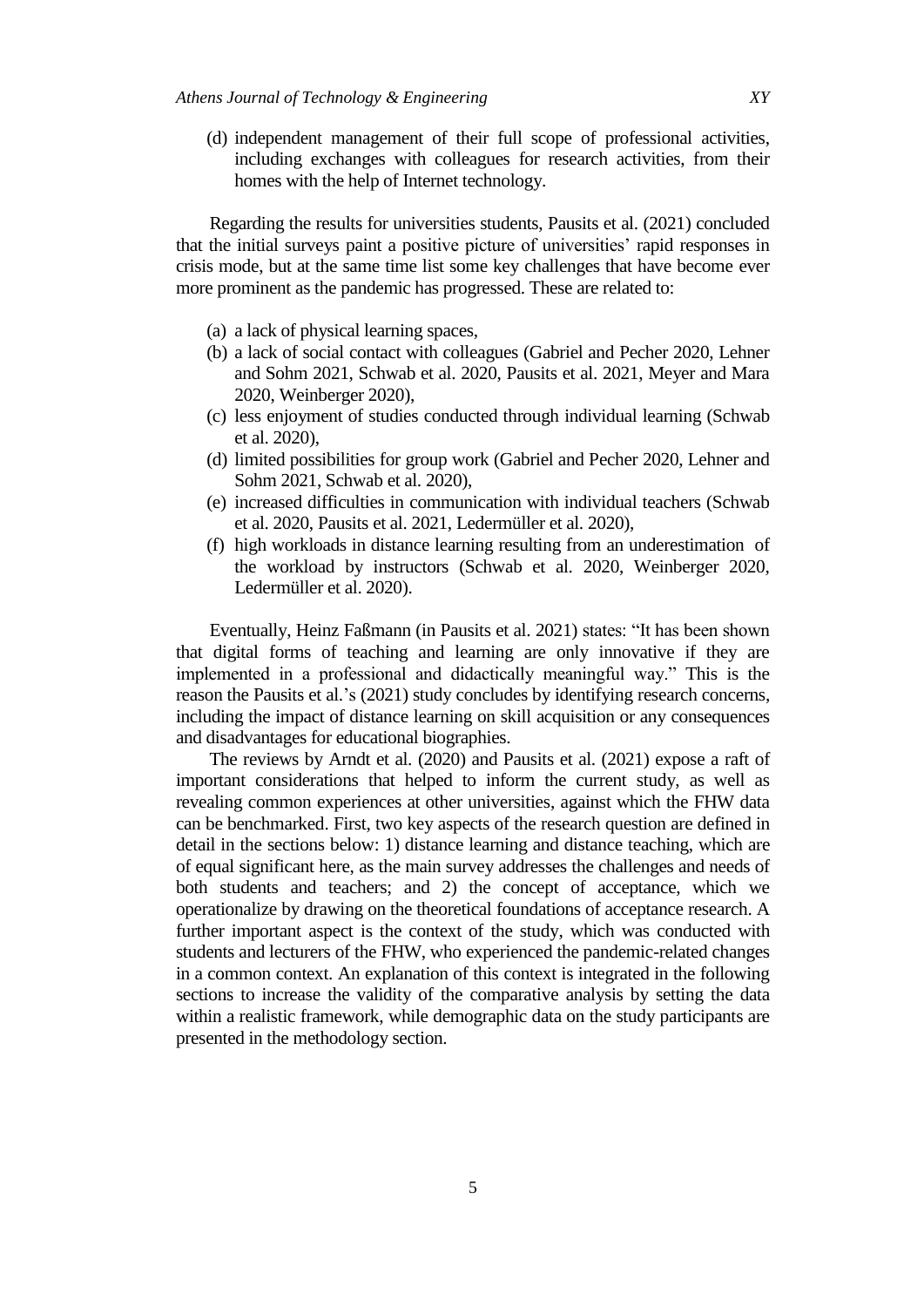## *Distance Learning and Distance Teaching*

Distance Education is nothing new: already in the 19th century distance learning courses were offered to soldiers (Kentnor 2015), while institutions made course content available to students for the purpose of self-study. Some of the most defining characteristics are the physical separation of teacher and learner, learning in the context of (yet not within) an educational institution, and the use of communication media such as radio, television, mail, internet, etc. in teaching (Fidalgo et al. 2020).

Meanwhile "[o]nline education is no longer a trend, but mainstream. Of the 18.2 million students enrolled in higher education in the fall of 2007, 3.9 million (21.4%) were enrolled in at least one online course" (Kentnor 2015).

In Germany, the term "distance education" is defined in the 1977 Distance Education Protection Act as the transmission of knowledge and skills on a contractual basis, in which the teacher and the student are exclusively or predominantly physically separated, and the teacher or their representative monitors the learning success of the students (FernUSG 1976).

With the advent of the Internet as a knowledge exchange platform providing possibilities for online data transfer, a previously unimaginable variety of distance education methods and tools has emerged. "Distance education was based on the premise that education was possible without the face-to-face interaction between the student and teacher. [...] Today, with the advancements in communications technology and the connectivity of computers and the Internet, distance education is commonplace" (Kentnor 2015).

Recent developments in communications technologies have increased usage of the term "distance learning", placing it in close relation to e-learning, virtual learning, or online learning. The FHW uses the potentials of e-learning to better address individual needs and to achieve a wider reach of teaching content. Digital infrastructures enable, among other things, asynchronous teaching, educational games, the creation of discussion forums, and synchronous virtual contact between students and teachers. Digital teaching methods thus offer extraordinary flexibility in designing learning processes and should therefore provide for improved learning motivation among students (Reiss and Steffens 2010).

Before the year 2020, the FHW was not interested in radically replacing traditional learning content with virtual content, but rather in enhancing it by blending real and virtual learning offerings. The terms "augmented learning" and "blended learning" accurately express FHW's original intention, yet this intention changed significantly when pandemic mitigation measures forced a complete change to distance learning in a very short time period. The FHW used this as an opportunity to learn more about the possibilities for digital design in teaching as well as to better understand the acceptance of distance learning by students and teachers, given the circumstances.

Despite being two sides of the same coin, this article distinguishes between distance learning and distance teaching in order to precisely address the challenges that are experienced differently by students and teachers in distance education.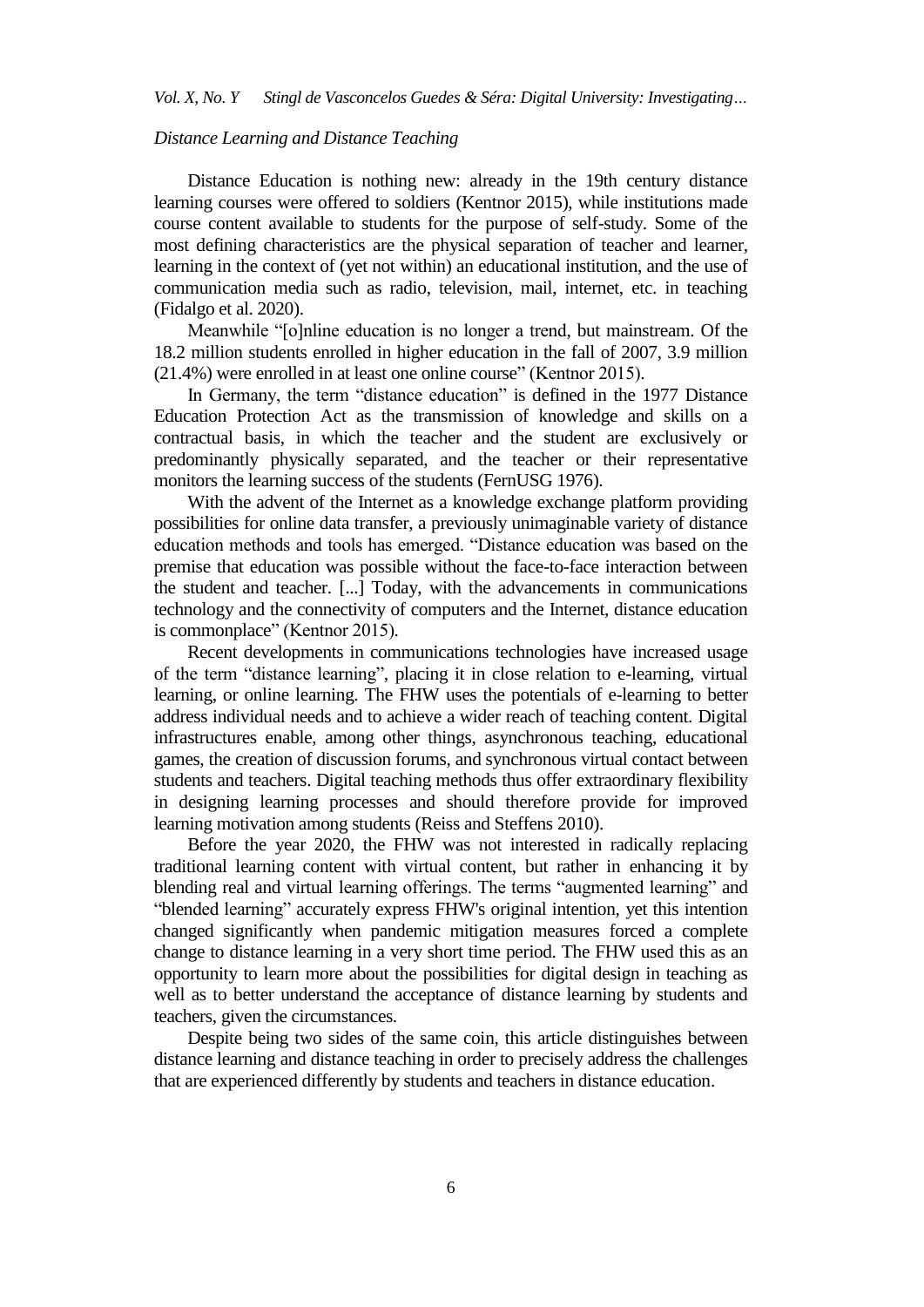# *Acceptance Definitions*

In discussing the acceptance of digital teaching, we apply the term as defined by Simon (2001) with respect to the acceptance of innovations: Acceptance stands in opposition to the term rejection and denotes the positive acceptance decision of an innovation by the users. The central elements of acceptance research are (a) the acceptance concept (What does acceptance of an innovation mean?), (b) the users (who has to accept an innovation and how?) as well as (c) the innovation (what is to be accepted?) (Simon 2001).

Attitudinal acceptance (Müller/Müller 1986) comprises both affective (emotional) and cognitive (rational) components. The affective component considers motivational-emotional states associated with the innovation. The cognitive component weighs the costs and benefits of an innovation, taking into account personal context. Attitudinal acceptance by users is not directly observable. Behavioral acceptance (Müller-Böling and Müller 1986) extends the acceptance concept by an activity aspect. Behavioral acceptance is spoken of when innovations are accepted in the form of an observable behavior, such as use (Simon 2001).

Acceptance research also investigates the reasons for the acceptance of technological innovations with the aim of identifying and counteracting, undesirable developments as early as possible (Schlohmann 2012). The research interest of this article, the digitalized teaching program of the FHW, is considered as the innovative "product" and is examined according to its acceptance by students and teachers. Because the digitalized educational program relies on technological implementation and technical skills, the Technology Acceptance Model (TAM) is adopted as the reference model for our analysis.

The TAM aims to describe the motivational processes involved in using technological systems. It postulates that the characteristics of the system determine the degree of use by individuals and presents the relevant determinants of acceptance. The TAM assumes that the user's attitude toward the system is an important determinant of the decision to actually use it (Schlohmann 2012). According to Davis et al. (1989), the developer of the model, perceived usefulness and perceived ease of use are the key determinants of attitude toward technological systems. In addition, perceived ease of use influences perceived usefulness (Schlohmann 2012).

The TAM offers tools to observe users' satisfaction with their experience with new technologies. In a study about the contribution of technology acceptance to learner satisfaction in distance education, Ilgaz and Aşkar (2013) showed that students who perceived online learning systems as easy to use and useful for their learning were more satisfied with distance education, as were students who were able to develop a sense of community. Perceived usefulness was found to explain 45% of the variance in satisfaction and to have the highest predictive power. The researchers further determined that students in undergraduate degrees are more positive about distance education than students in higher degrees (Ilgaz and Aşkar 2013).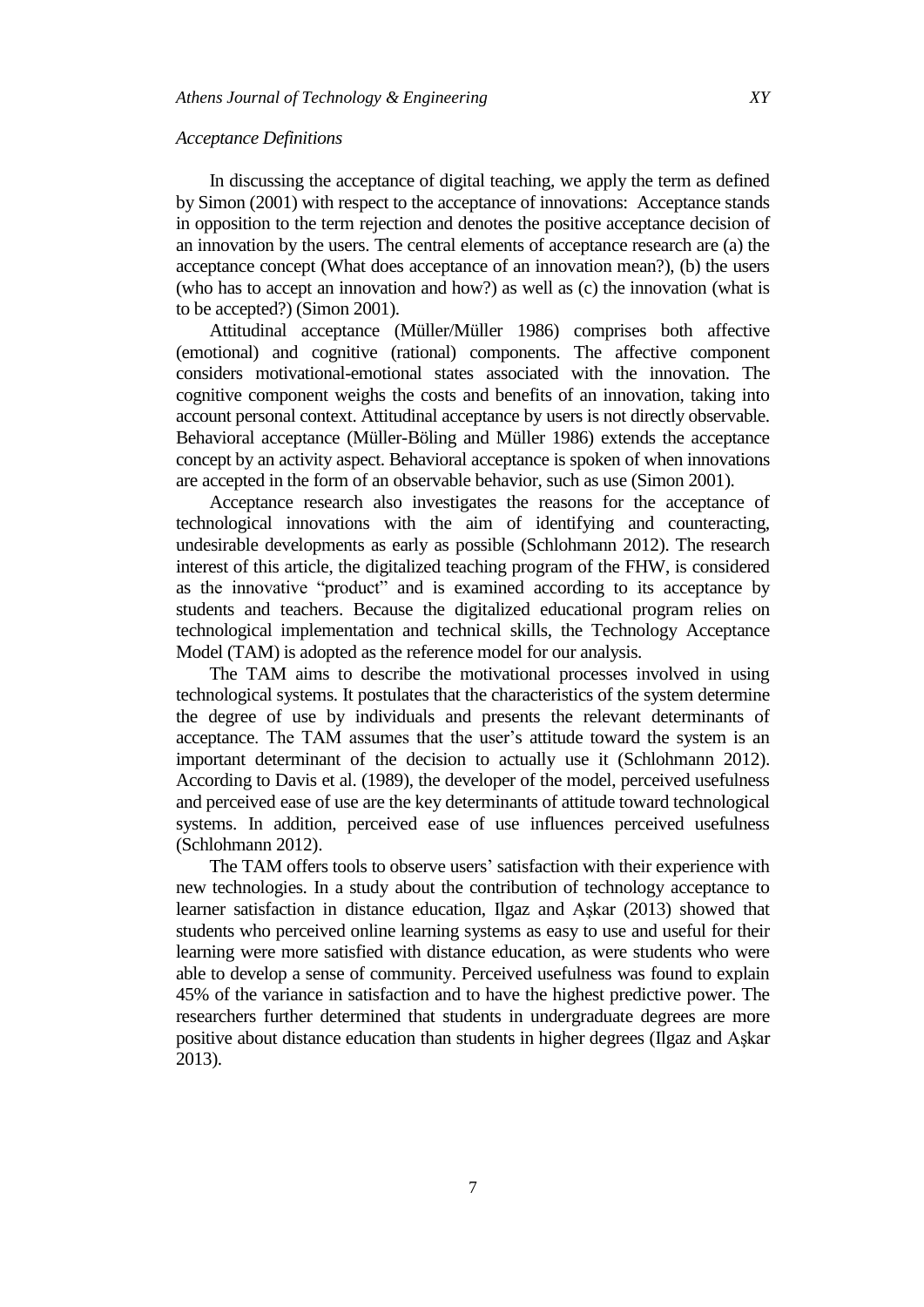# **Methodology**

This paper examines the acceptance of e-learning by students and teaching staff at the FHW University of Applied Sciences for Management and Communication by exploring their needs, questions, and requests. The research uses acceptance theory as its theoretical underpinnings to analyze quantitative surveys of students and teaching staff in light of review studies on related topics (Arndt et al. 2020, Pausits et al. 2021).

Data collection consisted of four online surveys conducted at the FHW, two surveys which were conducted with students of the FHW and two surveys which were conducted with lecturers at the FHW. The surveys were generated via the online survey tool Unipark and distributed via email. Students were first surveyed from April 8th to April 22nd, 2020, with a follow-up survey conducted from March 2nd to March 20th, 2021.  The student survey in 2020 achieved a response rate of 70%, attracting 510 participants comprising 70.7% female and 29.3% male respondents. The average age of students was 20.15 years in 2020. The latter student survey in 2021 achieved a response rate of 66.3%, attracting 561 participants comprising 69.1% female and 30.9% male respondents. The average age of students was 21 years in 2021. Similarly, the initial survey of lecturers ran from April 20th to April 22nd, 2020, and the follow-up from June 3rd to June 17th, 2021. The first survey of lecturers in 2020 achieved a response rate of 75.94% with 150 respondents comprising 49.6% female and 50.4% male respondents. The latter survey of lecturers in 2021 yielded a completion rate of 70.35%, with the 159 respondents showing a gender distribution of 56.6% male and 43.3% female. The average age of lecturers was 37.81 years in 2021.

The surveys were distributed amongst all students and lecturers of the FHW, which offers ten different Bachelor programs and eight different Master programs, which are the following (see also Figure 1): Content Production & Digital Media Management, Corporate Communication, Digital Business, Finance, Accounting & Taxation, Real Estate, Journalism & Media Management, Corporate Communication, Marketing & Sales, Human Resources Management, Tourism & Hospitality Management, Management & Entrepreneurship (Bachelor studies) and Digital Innovation Engineering, Executive Management, Financial Management & Controlling, Real Estate Management, Journalism & New Media, Communication Management, Leadership in Tourism & Hospitality, Marketing & Sales Management, Organizational & Human Resources Development and Urban Tourism & Visitor Economy Management (Master studies).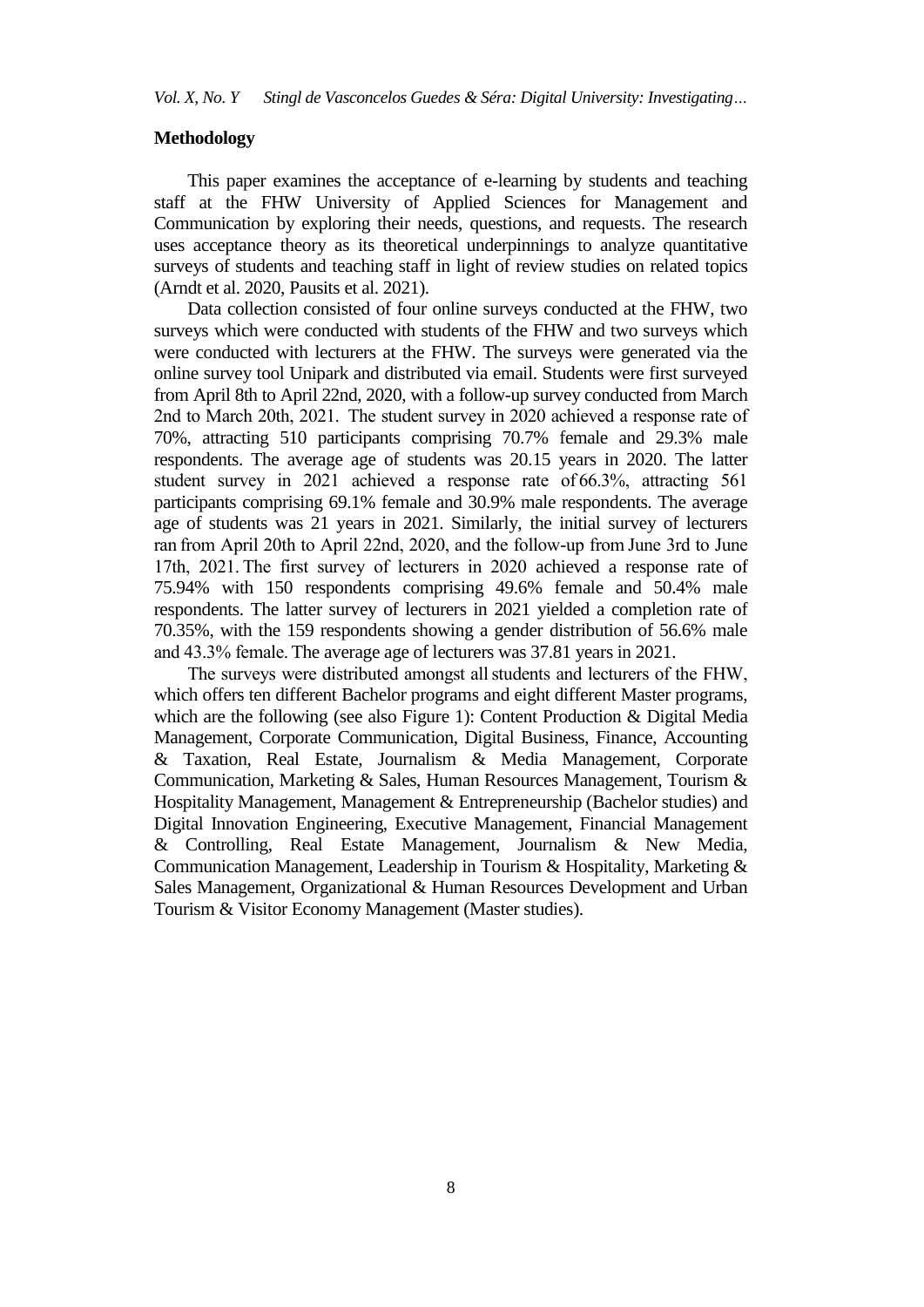

**Figure 1.** *Share of Participants/Study Program in Percent (2021)*

*Source:* Author.

Lecturers at the FHW University of Applied Sciences are qualified in different fields of Management and Communication and work either as full-time employees or as external lecturers. The In 20201 the composition of lecturers at the FHW survey consisted of  1,025 lecturers in total from which 943 lecturers were external lecturers. 81.6% "external lecturers" and 18.4% "full-time employees" of the university. 

In order to ensure that the participants were anonymous and that the study was confidential, no sensible data was asked throughout the study, apart from the demographic information. Anonymous participation was made possible through an online link invitation which was sent out to all participants through the university"s email database.

The following two main questions guide the elaboration of the surveys. The first one offered guidance to the survey directed to students and the second one to the survey aiming the teaching staff.

- 1) What impact does the situation around COVID-19 ("Corona Crisis") have on the studies (perception of digital learning processes, dealing with changed learning conditions (100% Distance Learning), use, application and suitability of tools, communication and cooperation among students, compatibility of studies and job, etc.) of FHWien der WKW students from the students' perspective?
- 2) What impact does the situation around COVID-19 ("Corona crisis") have on the teaching (use, application and suitability of tools, communication and collaboration with students) of FHWien der WKW teachers from the teachers' point of view?

Following, the content of the conducted surveys will be discussed in detail. Starting with the two surveys conducted with the students of the FHW, the main topics leading the online surveys were: (a) burden of the pandemic on students, (b) burden of Distance Learning on students, (c) preferred forms of Distance Learning (synchronous, asynchronous), (d) ideal duration of Distance Learning, (e) tools of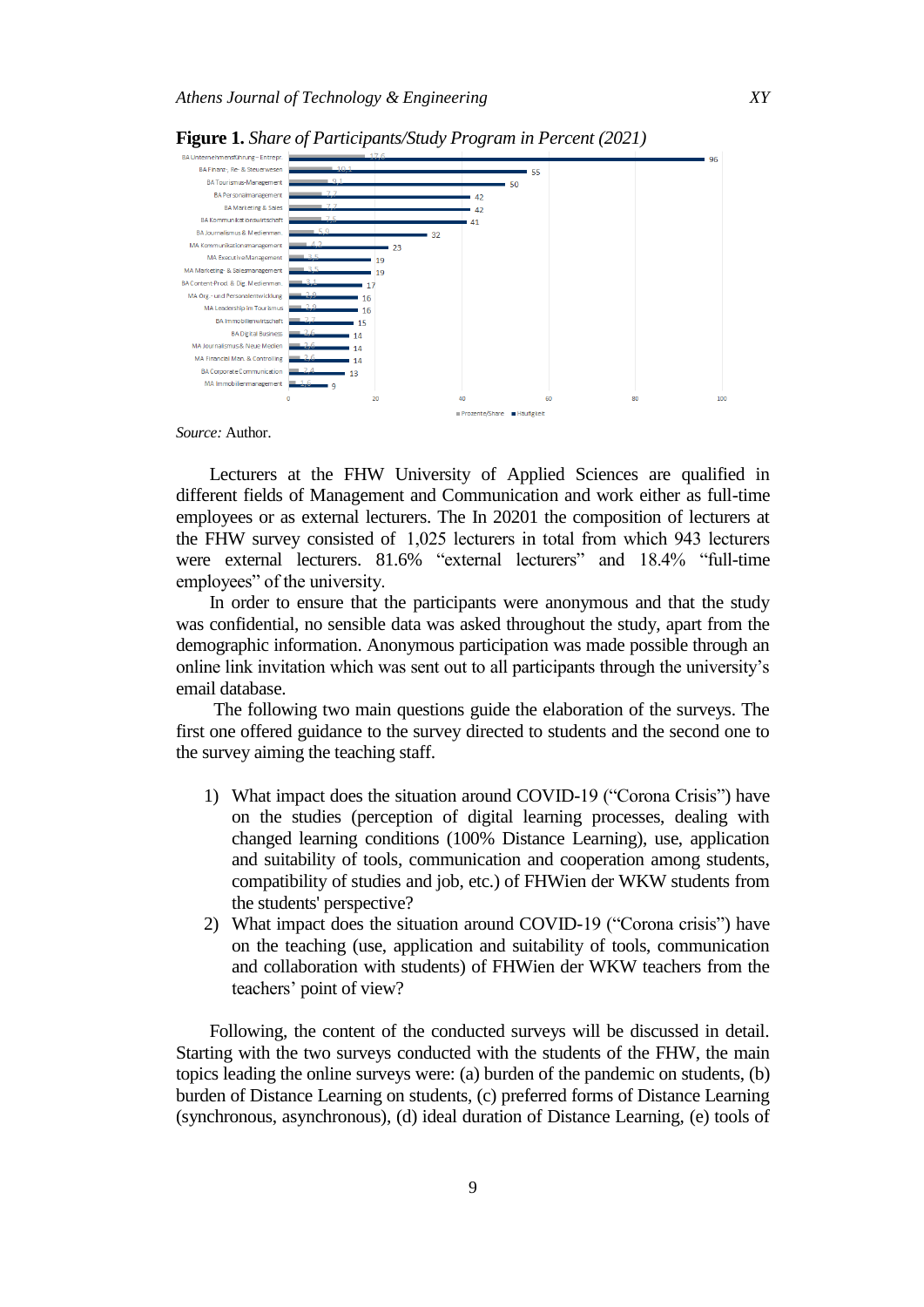Distance Learning and how useful they are, (f) efficiency of tools for Distance Learning, (g) personal experience of Distance Learning and learning process, (h) Online Communication tools, (i) workload during Distance Learning, (j) Satisfaction of Distance Learning. An attempt was made to compare the results of 2020 and 2021 to see changing preferences, habits or experiences.

Regarding the two surveys conducted with lecturers at the FHW, the main topics leading the online surveys were: (a) burden of the pandemic on lecturers, (b) burden of Distance Learning on lecturers, (c) preferred forms of Distance Learning (synchronous, asynchronous), (d) ideal duration of Distance Learning, (e) tools of Distance Learning and how useful they are, (f) efficiency of tools for Distance Learning, (f) support of lecturers through the university, (g) quality of submissions, (h) collaboration of students, (i) attendance and motivation of students, (j) online exams, (k) workload of lecturers.

Along the following lines a selection of scales used in the surveys will be presented (for a detailed list of questions and their scales see Tables 1 and 2):

When students and lecturers were asked about the degree of burden caused by the pandemic or Distance Learning, the following scale was used: from 1-10, when 1 meant not a burden at all and 10 meant very much of a burden. When students and lecturers were asked about the appropriation of specific tools for Distance Learning, the following scale was used: from 1-5, when 1 meant very appropriate, 2 meant appropriate, 3 meant partially appropriate, 4 meant less appropriate, 5 meant not appropriate at all, and there was an option for not used yet. When students and lecturers were asked about their agreement, e.g., in the context of the appropriate workload estimation, the following scale was used: from 1-5, 1 meant full agreement, 2 meant rather agreement, 3 meant partially agreement, 4 meant less agreement and 5 meant no agreement at all. When students and lecturers were asked about their satisfaction, e.g., in the context of overall Distance Learning the following scale was used, from 1-5, when 1 meant very satisfied, 2 meant satisfied, 3 meant partially satisfied, partially unsatisfied, 4 meant pretty unsatisfied and 5 meant very dissatisfied.

After the collection of the data the results of the surveys were analyzed using SPSS and will be presented in the results section.

| <b>Students Survey 2020</b> |                                                                                                                                |                            |                                                                          |
|-----------------------------|--------------------------------------------------------------------------------------------------------------------------------|----------------------------|--------------------------------------------------------------------------|
|                             | Ouestion                                                                                                                       | <b>Representation</b>      | Labeling                                                                 |
| 1                           | In general, how do you feel your personal burden from the current<br>COVID-19 crisis? Drag the slider to the desired position. | Scale $(1 \text{ to } 11)$ | $1 = \text{``Not a}$<br>burden," $11 = "A$<br>great deal of a<br>burden" |
| $\overline{2}$              | How do you feel about the stress in your studies due to the current<br>COVID-19 crisis?                                        | Scale $(1 \text{ to } 11)$ | $1 = \text{``Not a}$<br>burden," $11 = "A$<br>great deal of a<br>burden" |
| 3                           | What is your preferred form of distance learning?                                                                              | List                       | (1) synchronous<br>teaching units<br>(2) asynchronous<br>teaching units  |

**Table 1.** *Students Survey 2020*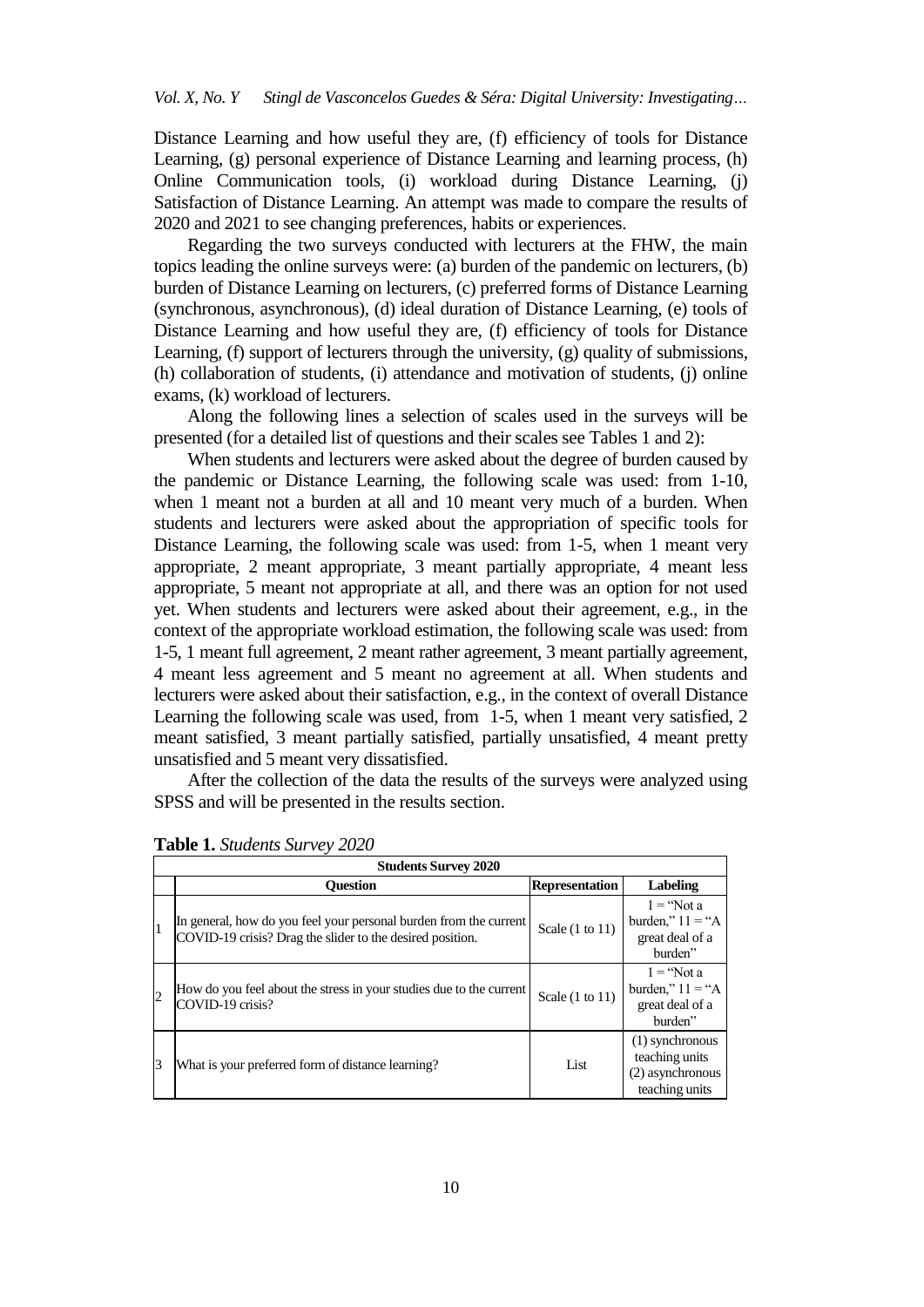| $\overline{\mathcal{A}}$ | What do you feel is the optimal duration for synchronous $(=$<br>simultaneous, with presence) teaching?                                                                                                                                                                                                                                                                                                                                                                                                                                                                                                                                                                                                                                                                                                                                                                                                                                                                                                                                                                                                                                                                                                                                                                 | Dropdown                                                            | List: from 15<br>minutes until 180<br>minutes                   |
|--------------------------|-------------------------------------------------------------------------------------------------------------------------------------------------------------------------------------------------------------------------------------------------------------------------------------------------------------------------------------------------------------------------------------------------------------------------------------------------------------------------------------------------------------------------------------------------------------------------------------------------------------------------------------------------------------------------------------------------------------------------------------------------------------------------------------------------------------------------------------------------------------------------------------------------------------------------------------------------------------------------------------------------------------------------------------------------------------------------------------------------------------------------------------------------------------------------------------------------------------------------------------------------------------------------|---------------------------------------------------------------------|-----------------------------------------------------------------|
| 5                        | Which of the following tools were used in a course you attended?<br>Moodle, Microsoft Office 365 Apps, Adobe Connect, Zoom,<br>Skype, Panopto video platform, Other communication tools,<br>namely:                                                                                                                                                                                                                                                                                                                                                                                                                                                                                                                                                                                                                                                                                                                                                                                                                                                                                                                                                                                                                                                                     | List of tools.<br>Possible<br>Answers: yes,<br>no & I don't<br>know | $1 = "yes", 2 =$<br>"no", $98 =$ "I don't<br>know"              |
| 6                        | In your experience, how appropriate are the following tools for<br>use in distance learning teaching?<br>Moodle, Microsoft Office 365 Apps, Adobe Connect, Zoom,<br>Skype, Panopto video platform, Other communication tools,<br>namely:                                                                                                                                                                                                                                                                                                                                                                                                                                                                                                                                                                                                                                                                                                                                                                                                                                                                                                                                                                                                                                | Matrix & Scale<br>$(1 \text{ to } 5)$                               | $1 = "very$<br>suitable", $5$ = "not<br>suitable at all"        |
| 7                        | In general, how well do the following online activities help them<br>capture instructional content?<br>Synchronous online teaching with Microsoft Office 365 apps,<br>Asynchronous online teaching with Microsoft Office 365 apps,<br>Live online teaching with Adobe Connect, Live online teaching<br>with Zoom, Live online teaching with Skype, Learning videos on-<br>demand with Panopto video platform, Livestream with Panopto<br>video platform, Online quizzes, Exchange with instructors via<br>email, Presentations set to music and video insertion of<br>instructors, Presentations set to music, Group work with Microsoft<br>Teams, Group work with Zoom (break out rooms).                                                                                                                                                                                                                                                                                                                                                                                                                                                                                                                                                                              | Matrix & Scale<br>$(1 to 5 + 98)$                                   | $1 =$ "very good", 5<br>$=$ "very poor", 98<br>$=$ not yet used |
| 8                        | The following is about how you experience the digital learning<br>environment. How much do you agree with the following<br>statements?<br>8.1) It is clear to me at all times what purpose the digital teaching<br>and learning materials fulfill (exercises, pre/post-processing,<br>further information, etc.)<br>8.2) Distance Learning activities are associated with clear tasks<br>and goals.<br>8.3) The material provided is sufficient to complete the tasks.<br>8.4) For me, the course content is clear and understandable for the<br>most part.<br>8.5) In my opinion, the Distance Learning offerings are, for the<br>most part, carefully and competently created.<br>8.6) The tasks to be completed through Distance Learning<br>activities are well suited for distance learning.<br>8.7) The learning materials are regularly maintained so that the<br>content (information, course materials, exercises, links, etc.) is, for<br>the most part, always up to date.<br>8.8) In the current phase of 100% Distance Learning, I generally<br>feel well supported.<br>8.9) Most instructors correctly estimate the workload for<br>independent assignments.<br>8.10) The quality of Distance Learning offerings varies greatly<br>from course to course. | Matrix & Scale<br>(1 to 5)                                          | $1 =$ "fully agree",<br>$5$ = "do not agree<br>at all"          |
| $\overline{9}$           | The following is about how you experience your learning through<br>the use of 100% Distance Learning. How much do you agree with<br>the following statements?<br>9.1) By using 100% Distance Learning, I engage with the content<br>more intensively.<br>9.2) By using 100% Distance Learning, I learn more<br>independently<br>9.3) By using 100% Distance Learning, I can better monitor my<br>learning progress.                                                                                                                                                                                                                                                                                                                                                                                                                                                                                                                                                                                                                                                                                                                                                                                                                                                     | Matrix & Scale<br>$(1 \text{ to } 5)$                               | $1 =$ "fully agree",<br>$5 =$ "do not agree<br>at all"          |
|                          | How much do you agree with the following statement: I would<br>10 have learned more if the topics and assignments worked on in<br>Distance Learning had been covered in face-to-face sessions.                                                                                                                                                                                                                                                                                                                                                                                                                                                                                                                                                                                                                                                                                                                                                                                                                                                                                                                                                                                                                                                                          | Scale $(1 \text{ to } 5)$                                           | $1 =$ "fully agree",<br>$5 =$ "do not agree<br>at all"          |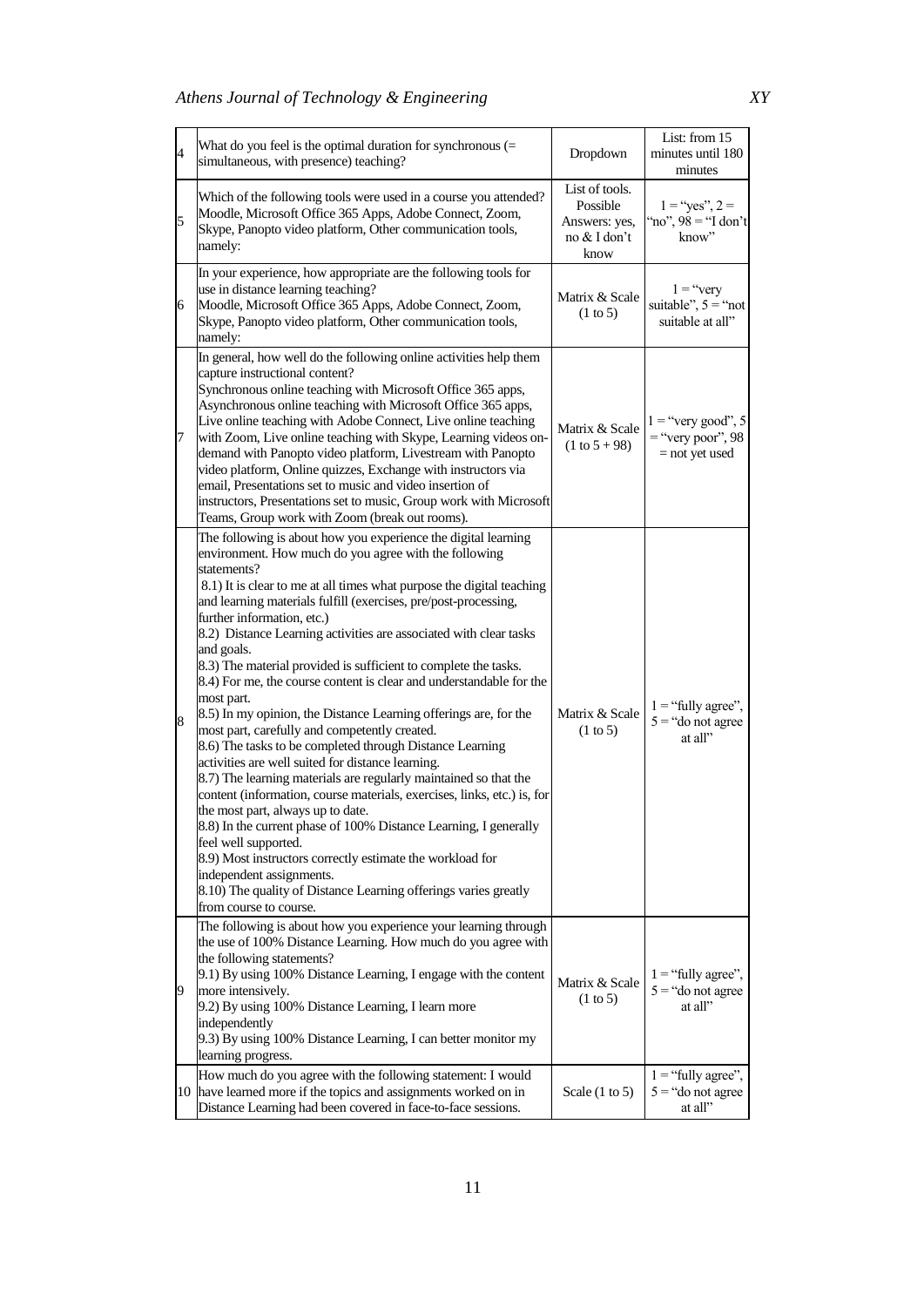|    | What communication tools do you use to stay in touch with your<br>fellow students (for study purposes)? Smart Phone, Facebook,<br>11 WhatsApp, Facebook Messenger, Telegram, Instagram, Email,<br>Google Hangouts, Skype, SMS, Zoom, Slack, Jitsi, Microsoft<br>Teams, Other communication tools, namely:                                                                                                                                                                                                                                                                                                                                                                                                                                                                                                                                                                                                                                                                                                                                                                                                                                                                                                                                                                                                                                                                                                                                                                                                           | List of tools.<br>Possible<br>Answers: yes,<br>no & I don't<br>know this tool | $1 = "yes", 2 =$<br>"no", $98 =$ "I don't<br>know this tool" |
|----|---------------------------------------------------------------------------------------------------------------------------------------------------------------------------------------------------------------------------------------------------------------------------------------------------------------------------------------------------------------------------------------------------------------------------------------------------------------------------------------------------------------------------------------------------------------------------------------------------------------------------------------------------------------------------------------------------------------------------------------------------------------------------------------------------------------------------------------------------------------------------------------------------------------------------------------------------------------------------------------------------------------------------------------------------------------------------------------------------------------------------------------------------------------------------------------------------------------------------------------------------------------------------------------------------------------------------------------------------------------------------------------------------------------------------------------------------------------------------------------------------------------------|-------------------------------------------------------------------------------|--------------------------------------------------------------|
| 12 | Overall, the increased use of online communication tools<br>(WhatsApp, Facebook, Zoom, Microsoft Team, etc.) has<br>improved collaboration in student workgroups/with my fellow<br>students.                                                                                                                                                                                                                                                                                                                                                                                                                                                                                                                                                                                                                                                                                                                                                                                                                                                                                                                                                                                                                                                                                                                                                                                                                                                                                                                        | Scale $(1 \text{ to } 5)$                                                     | $1$ = "fully agree",<br>$5$ = "do not agree<br>at all"       |
|    | 13 How much has your workload increased with the switch to 100%<br>Distance Learning?                                                                                                                                                                                                                                                                                                                                                                                                                                                                                                                                                                                                                                                                                                                                                                                                                                                                                                                                                                                                                                                                                                                                                                                                                                                                                                                                                                                                                               | Scale $(1 \text{ to } 5)$                                                     | $1 = "very much",$<br>$5$ = "not at all"                     |
| 14 | We would now like you to think of a specific course in the current<br>semester that has been converted to 100% Distance Learning.<br>2 treatment groups randomized (random selection), i.e. half of the<br>subjects get version A:<br>Please name a course that you think has been particularly well<br>converted to 100% Distance Learning:<br>And the other half of the test persons gets Version B:<br>Please name one course that in your opinion has been particularly<br>poorly converted to 100% Distance Learning:<br>Which of the following tools were used in this course? Moodle,<br>Microsoft Office 365 Apps, Adobe Connect, Zoom, Skype,<br>Panopto video platform, Other communication tools, namely:                                                                                                                                                                                                                                                                                                                                                                                                                                                                                                                                                                                                                                                                                                                                                                                                | List of tools.<br>Possible<br>Answers: yes,<br>no & I don't<br>know           | $1 =$ "yes", $2 =$<br>"no", $98 =$ "I don't<br>know"         |
|    | This question contains 12 statements. Please think about each<br>statement in relation to the course you indicated and indicate how<br>true it is.<br>14.1.1) The quality of the content and information provided in this<br>course helped me stay attentive. [Note: (A)ttention]<br>14.1.2) I was able to stay motivated even when the lector wasn't<br>online all the time. [Note: (A)ttention]<br>14.1.3) The online tools used helped to stay attentive. [Note:<br>(A)ttention]<br>14.1.4) It will be easy for me to apply what I learned online in this<br>course in practice. [Note: (R) elevance]<br>14.1.5) The way the content was delivered made me feel like the<br>14 content was worth knowing. [Note: (R) elevance]<br>$(1)$ [14.1.6) The content of this course will be useful to me. [Note:<br>(R) elevance]<br>14.1.7) When I worked on the assignments for this course, I felt<br>confident that I would learn the content. [Note: (C)onfidence]<br>14.1.8) As a result of this course, I feel well and adequately<br>prepared for the exams. [Note: (C)onfidence]<br>14.1.9) The organization of this course has helped me to feel<br>confident that I am learning the content. [Note: (C)onfidence]<br>14.1.10) I enjoyed the course so much that I would like to learn<br>more about this topic. [Note: (S)atisfaction]<br>14.1.11) I really enjoyed the course. [Note: (S)atisfaction]<br>14.1.12) It was a pleasure to participate in such a well-designed<br>course. [Note: (S)atisfaction] | Matrix & Scale<br>$(1 \text{ to } 5)$                                         | $1 = "does not$<br>apply", $5 =$<br>"applies"                |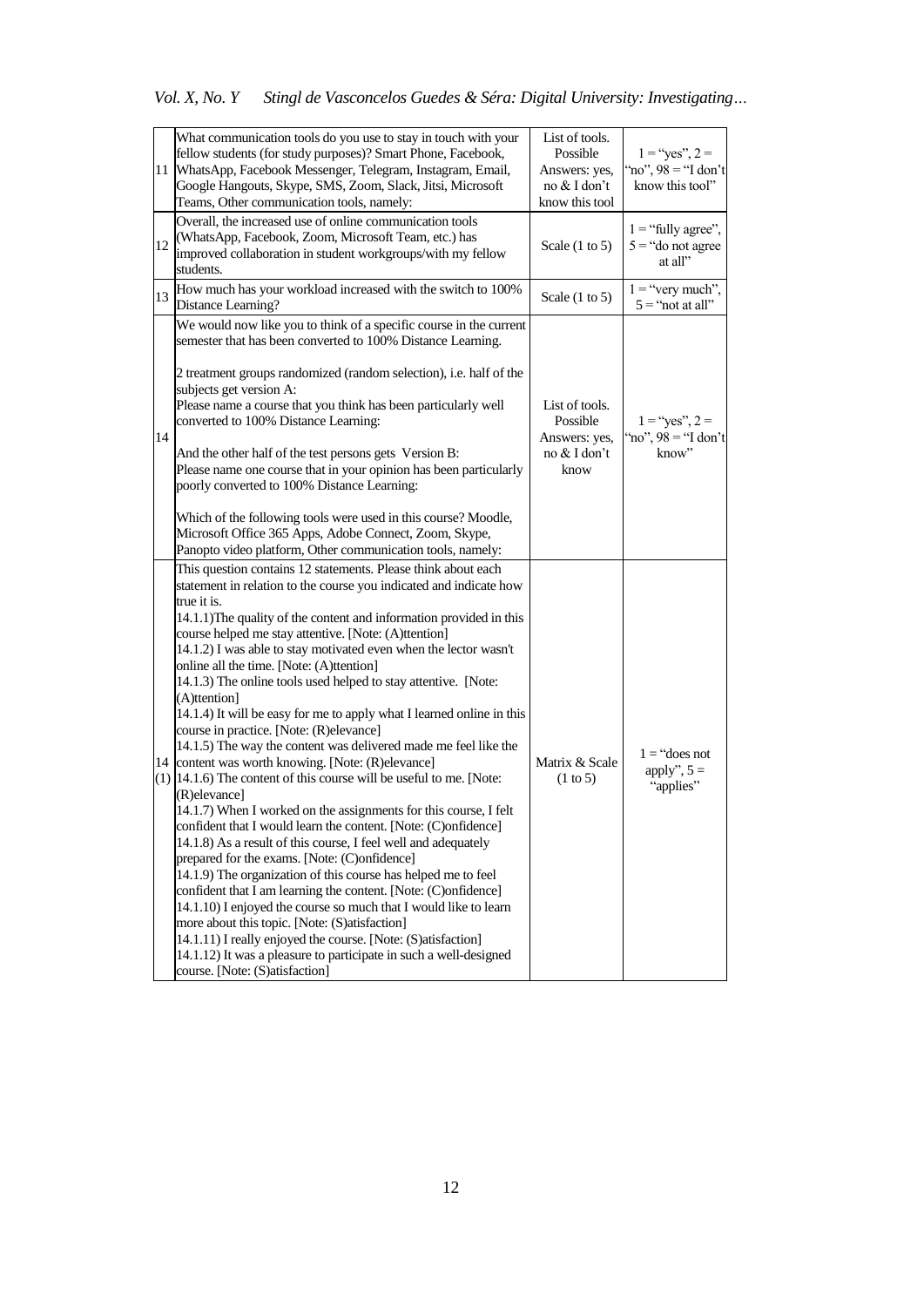|    | How much do you agree with the following statements about<br>distance learning?<br>15.1) I can complete my assignments even if there are online<br>distractions (e.g., sending emails or websites to browse).<br>15.2) I can complete my tasks even when there are distractions at<br>home (e.g., television, children, and the like).<br>15.3) I can manage conversations well using online tools.<br>15.4) Sometimes I prefer to have more time to prepare answers to<br>15 a question.<br>15.5) Regular contact with lecturers is important to my learning<br>success in Distance Learning.<br>15.6) Quick technical and administrative support is important to<br>my learning success in Distance Learning.<br>15.7) I feel that previous experience with online technologies is<br>important to my success with Distance Learning.<br>15.8) The ability to use course materials immediately is important<br>to my success with Distance Learning. | Matrix & Scale<br>$(1 \text{ to } 5)$ | $1 =$ "fully agree",<br>$5 =$ "do not agree<br>at all"            |
|----|--------------------------------------------------------------------------------------------------------------------------------------------------------------------------------------------------------------------------------------------------------------------------------------------------------------------------------------------------------------------------------------------------------------------------------------------------------------------------------------------------------------------------------------------------------------------------------------------------------------------------------------------------------------------------------------------------------------------------------------------------------------------------------------------------------------------------------------------------------------------------------------------------------------------------------------------------------|---------------------------------------|-------------------------------------------------------------------|
| 16 | Overall, how satisfied are you with the distance learning<br>opportunities at FHWien of WKW?                                                                                                                                                                                                                                                                                                                                                                                                                                                                                                                                                                                                                                                                                                                                                                                                                                                           | List                                  |                                                                   |
|    | I would like to see more traditional face-to-face courses replaced<br>17 by distance learning in the future. Please indicate to what extent<br>you agree with the statement.                                                                                                                                                                                                                                                                                                                                                                                                                                                                                                                                                                                                                                                                                                                                                                           | Scale $(1 \text{ to } 5)$             | $1 =$ "fully agree",<br>$5 =$ "do not agree<br>at all"            |
| 18 | How would you rate your ability to grasp, understand, and use<br>digital content for the tasks at hand?                                                                                                                                                                                                                                                                                                                                                                                                                                                                                                                                                                                                                                                                                                                                                                                                                                                | Scale $(1 \text{ to } 5)$             | $1 = "fully$<br>available", $5 =$<br>"not available",             |
|    | 19 How much does FHWien of WKW promote the (proficient) use<br>of digital teaching content?                                                                                                                                                                                                                                                                                                                                                                                                                                                                                                                                                                                                                                                                                                                                                                                                                                                            | Scale (1 to 5) $&$<br>I don't know    | $1 =$ "very good", 5<br>$=$ "very poor", 98<br>$=$ "I don't know" |
| 20 | Do you have any further comments and/or requests regarding<br>Distance Learning at FHWien of WKW?                                                                                                                                                                                                                                                                                                                                                                                                                                                                                                                                                                                                                                                                                                                                                                                                                                                      | Open question $+$<br>no answer        |                                                                   |
|    | Source: Author.                                                                                                                                                                                                                                                                                                                                                                                                                                                                                                                                                                                                                                                                                                                                                                                                                                                                                                                                        |                                       |                                                                   |

# **Table 2.** *Teaching Staff Survey 2020*

|                         | <b>Teaching Staff Survey 2020</b>                                                                                                                                                                                                     |                                                                         |                                                                         |  |
|-------------------------|---------------------------------------------------------------------------------------------------------------------------------------------------------------------------------------------------------------------------------------|-------------------------------------------------------------------------|-------------------------------------------------------------------------|--|
|                         | <b>Ouestion</b>                                                                                                                                                                                                                       | <b>Representation</b>                                                   | <b>Labeling</b>                                                         |  |
| 1                       | In general, how do you feel your personal burden from the current<br>COVID-19 crisis? Drag the slider to the desired position.                                                                                                        | Scale $(1 \text{ to } 11)$                                              | $1 = "Not a burden."$<br>$11 = "A great deal$<br>of a burden"           |  |
| $\overline{c}$          | How do you feel about the burden in your teaching activities due to the<br>current COVID-19 crisis? Drag the slider to the desired position.                                                                                          | Scale $(1 \text{ to } 11)$                                              | $1 = "Not a burden."$<br>$11 = "A great deal$<br>of a burden"           |  |
| 3                       | What is your preferred form of distance learning?                                                                                                                                                                                     | List                                                                    | (1) synchronous<br>teaching units<br>(2) asynchronous<br>teaching units |  |
| $\overline{\mathbf{4}}$ | What do you feel is the optimal duration for synchronous $(=\sin(10.000)(10.0000000))$<br>with presence) teaching?                                                                                                                    | Dropdown                                                                | List: from 15<br>minutes until 180<br>minutes                           |  |
| 5                       | Which of the following tools have you used in any of your courses?<br>Moodle, Microsoft Office 365 Apps, Adobe Connect, Zoom, Skype,<br>Panopto video platform, Other communication tools, namely:                                    | List of tools.<br><b>Possible Answers:</b><br>yes, no & I don't<br>know | $1 = "yes", 2 = "no",$<br>$98 =$ "I don't know"                         |  |
| 6                       | In your experience, how appropriate are the following tools for use in<br>distance learning teaching?<br>Moodle, Microsoft Office 365 Apps, Adobe Connect, Zoom, Skype,<br>Panopto video platform, Other communication tools, namely: | Matrix & Scale (1<br>to $5)$                                            | $1 =$ "very suitable",<br>$5$ = "not suitable at<br>all                 |  |
| 7                       | Which of the following tools would you like to see added to one of your<br>courses in the future?<br>Moodle, Microsoft Office 365 Apps, Adobe Connect, Zoom, Skype,<br>Panopto video platform, Other communication tools, namely:     | List of tools.<br><b>Possible Answers:</b><br>yes, no & I don't<br>know | $1 = "yes", 2 = "no",$<br>$98 =$ "I don't know"                         |  |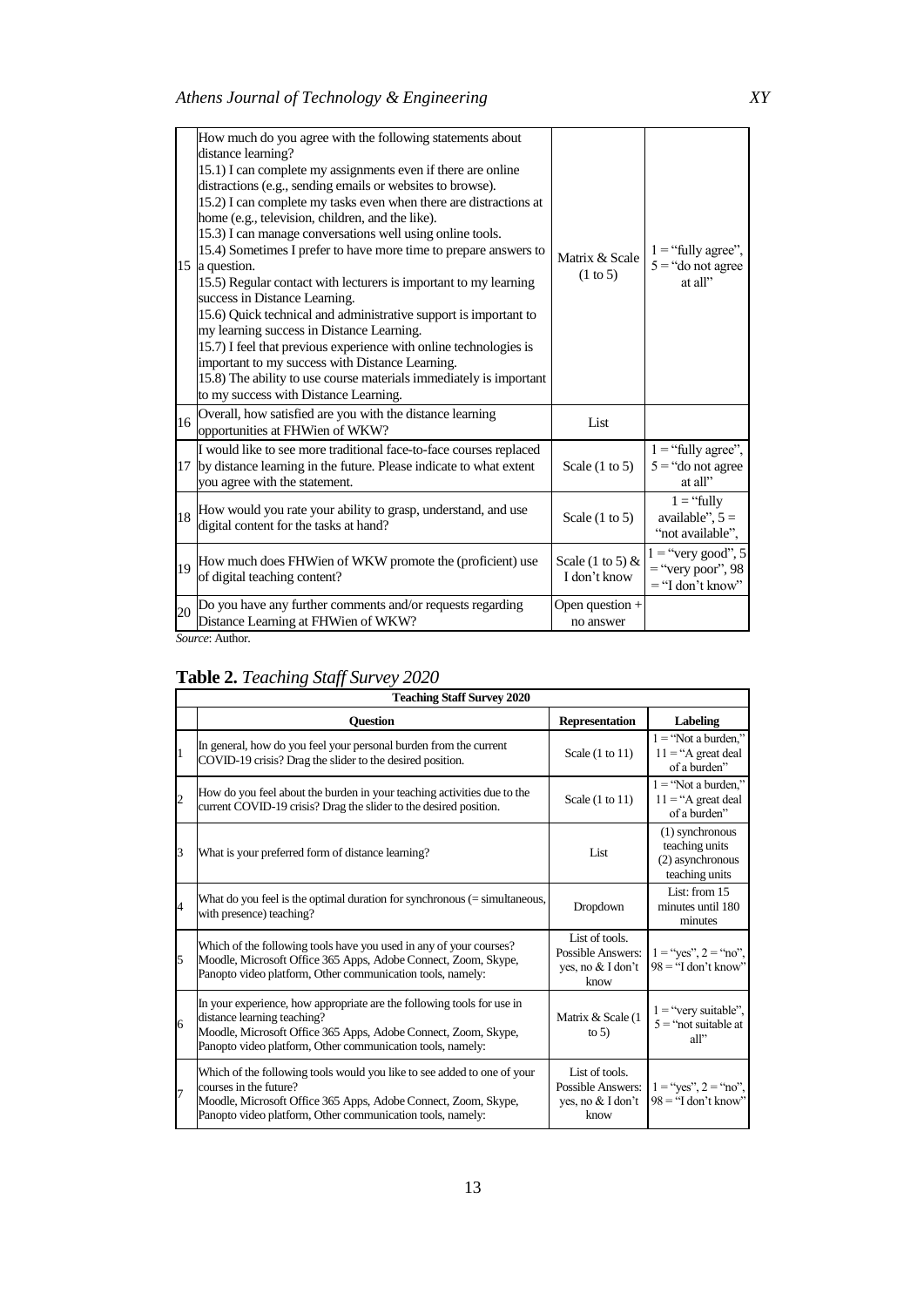*Vol. X, No. Y Stingl de Vasconcelos Guedes & Séra: Digital University: Investigating…*

| 8  | Can FHWien of WKW support you in the planned use of these tools?<br>Provide training, Manuals on Moodle, Premium accounts/licenses,<br>Overview of tools and their possibilities, Helpdesk, Other support                                                                                                                                                                                                                                                                                                                                                                                                                                                                                                                                                                                                                                  | List of actions.<br><b>Possible Answers:</b><br>yes, no & I don't                 | $1 = "yes", 2 = "no",$<br>$98 =$ "I don't know"                             |
|----|--------------------------------------------------------------------------------------------------------------------------------------------------------------------------------------------------------------------------------------------------------------------------------------------------------------------------------------------------------------------------------------------------------------------------------------------------------------------------------------------------------------------------------------------------------------------------------------------------------------------------------------------------------------------------------------------------------------------------------------------------------------------------------------------------------------------------------------------|-----------------------------------------------------------------------------------|-----------------------------------------------------------------------------|
|    | possibilities, namely: [Are there any other support options you would like<br>FHWien of WKW to provide?].                                                                                                                                                                                                                                                                                                                                                                                                                                                                                                                                                                                                                                                                                                                                  | know                                                                              |                                                                             |
| 9  | In general, how well do the following online activities help you teach<br>content?<br>Synchronous online teaching with Microsoft Office 365 apps,<br>Asynchronous online teaching with Microsoft Office 365 apps, Live<br>online teaching with Adobe Connect, Live online teaching with Zoom,<br>Live online teaching with Skype, Learning videos on-demand with<br>Panopto video platform, Livestream with Panopto video platform, Online<br>quizzes, Exchange with instructors via email, Presentations set to music<br>and video insertion of instructors, Presentations set to music, Group work<br>with Microsoft Teams, Group work with Zoom (break out rooms).                                                                                                                                                                      | Matrix & Scale (1<br>to $5 + 98$ )                                                | $1 =$ "very good", $5 =$<br>"very poor", $98 =$<br>not yet used             |
| 10 | In the process of switching to Distance Learning, I have adapted/changed<br>X% of my course content to Distance Learning.                                                                                                                                                                                                                                                                                                                                                                                                                                                                                                                                                                                                                                                                                                                  | Scale $(1 \text{ to } 5 + 6)$                                                     | $1 = 80\%, 5 = 10\%, 6$<br>$=$ I didn't have to<br>change anything          |
| 11 | During or after Distance Learning sessions, students actively contact me<br>with questions.                                                                                                                                                                                                                                                                                                                                                                                                                                                                                                                                                                                                                                                                                                                                                | Matrix & Scale (1)<br>to $5)$                                                     | $1 =$ "fully agree", 5<br>$=$ "do not agree at<br>all"                      |
| 12 | What communication tools do you use to stay in touch with your students?<br>Smart Phone, Facebook, WhatsApp, Facebook Messenger, Telegram,<br>Instagram, Email, Google Hangouts, Skype, SMS, Zoom, Slack, Jitsi,<br>Microsoft Teams, Other communication tools, namely:                                                                                                                                                                                                                                                                                                                                                                                                                                                                                                                                                                    | List of tools.<br><b>Possible Answers:</b><br>yes, no & I don't<br>know this tool | $1 = "yes", 2 = "no",$<br>$98 =$ "I don't know<br>this tool"                |
| 13 | Overall, the increased use of online communication tools (WhatsApp,<br>Facebook, Zoom, Microsoft Teams, etc.) has improved student<br>interaction.                                                                                                                                                                                                                                                                                                                                                                                                                                                                                                                                                                                                                                                                                         | Scale $(1 \text{ to } 5)$                                                         | $1 =$ "fully agree", 5<br>$=$ "do not agree at<br>all"                      |
| 14 | Please indicate to what extent you agree with the following statements:<br>14.1) I have had good experiences with online performance assessments.<br>14.2) I find online performance assessments to be an adequate form of<br>performance assessment.<br>14.3) The quality of student submissions is higher in asynchronous<br>distance learning units than in face-to-face teaching.<br>14.4) Student participation is more active in synchronous distance learning<br>units than in face-to-face teaching.<br>14.5) It is more difficult to formulate digital teaching content clearly and<br>comprehensibly than in face-to-face teaching.<br>14.6) It takes longer to convey content if the course is held exclusively<br>digitally.<br>14.7) I have the impression that distance learning promotes students'<br>independent learning. | Scale $(1 \text{ to } 5) \& I$<br>don't know                                      | $1 =$ "very good", $5 =$<br>"very poor", $98 =$ "I<br>don't know"           |
| 15 | How much has your workload increased with the switch to 100% Distance<br>Learning?                                                                                                                                                                                                                                                                                                                                                                                                                                                                                                                                                                                                                                                                                                                                                         | Scale $(1 \text{ to } 5)$                                                         | $\overline{1}$ = "very much", 5<br>= "not at all"                           |
| 16 | How satisfied are you overall with the distance learning opportunities at<br>FHWien of WKW?                                                                                                                                                                                                                                                                                                                                                                                                                                                                                                                                                                                                                                                                                                                                                | List                                                                              | $1 =$ "very satisfied".<br>$5$ = "not satisfied at<br>all"                  |
| 17 | I would like to see more traditional face-to-face courses replaced by<br>distance learning in the future. Please indicate to what extent you agree<br>with the statement.                                                                                                                                                                                                                                                                                                                                                                                                                                                                                                                                                                                                                                                                  | Scale $(1 \text{ to } 5)$                                                         | $1 =$ "fully agree", 5<br>$=$ "do not agree at<br>all"                      |
| 18 | How would you rate your ability to capture, understand, and use digital<br>content for teaching?                                                                                                                                                                                                                                                                                                                                                                                                                                                                                                                                                                                                                                                                                                                                           | Scale $(1 \text{ to } 5) \& I$<br>don't know                                      | $1 =$ "fully available",<br>$5$ = "not available".<br>$98 =$ "I don't know" |
| 19 | How much does FHWien of WKW promote the switch to digital teaching<br>content?                                                                                                                                                                                                                                                                                                                                                                                                                                                                                                                                                                                                                                                                                                                                                             | Scale $(1 \text{ to } 5) \& I$<br>don't know                                      | $1 =$ "very good", $5 =$<br>"very poor", $98 =$ "I<br>don't know"           |
| 20 | How much does FHWien of WKW support the technical introduction to<br>individual tools?<br>Moodle; Microsoft Office 365 Apps; Adobe Connect; Zoom; Panopto<br>Videoplattform                                                                                                                                                                                                                                                                                                                                                                                                                                                                                                                                                                                                                                                                | Scale $(1 \text{ to } 5) \& I$<br>don't know                                      | $1 =$ "very good", 5 =<br>"very poor", $98 =$ "I<br>don't know"             |
| 21 | How much does FHWien of WKW support the didactic introduction to<br>formats of Distance Learning?                                                                                                                                                                                                                                                                                                                                                                                                                                                                                                                                                                                                                                                                                                                                          | Scale $(1 \text{ to } 5) \& I$<br>don't know                                      | $1 =$ "very good", $5 =$<br>"very poor", $98 =$ "I<br>don't know"           |
| 22 | Whenever I have questions regarding Distance Learning, I get quick and<br>competent help from FHWien of WKW.                                                                                                                                                                                                                                                                                                                                                                                                                                                                                                                                                                                                                                                                                                                               | List                                                                              | $1 =$ "fully agree", 5<br>$=$ "do not agree at<br>all"                      |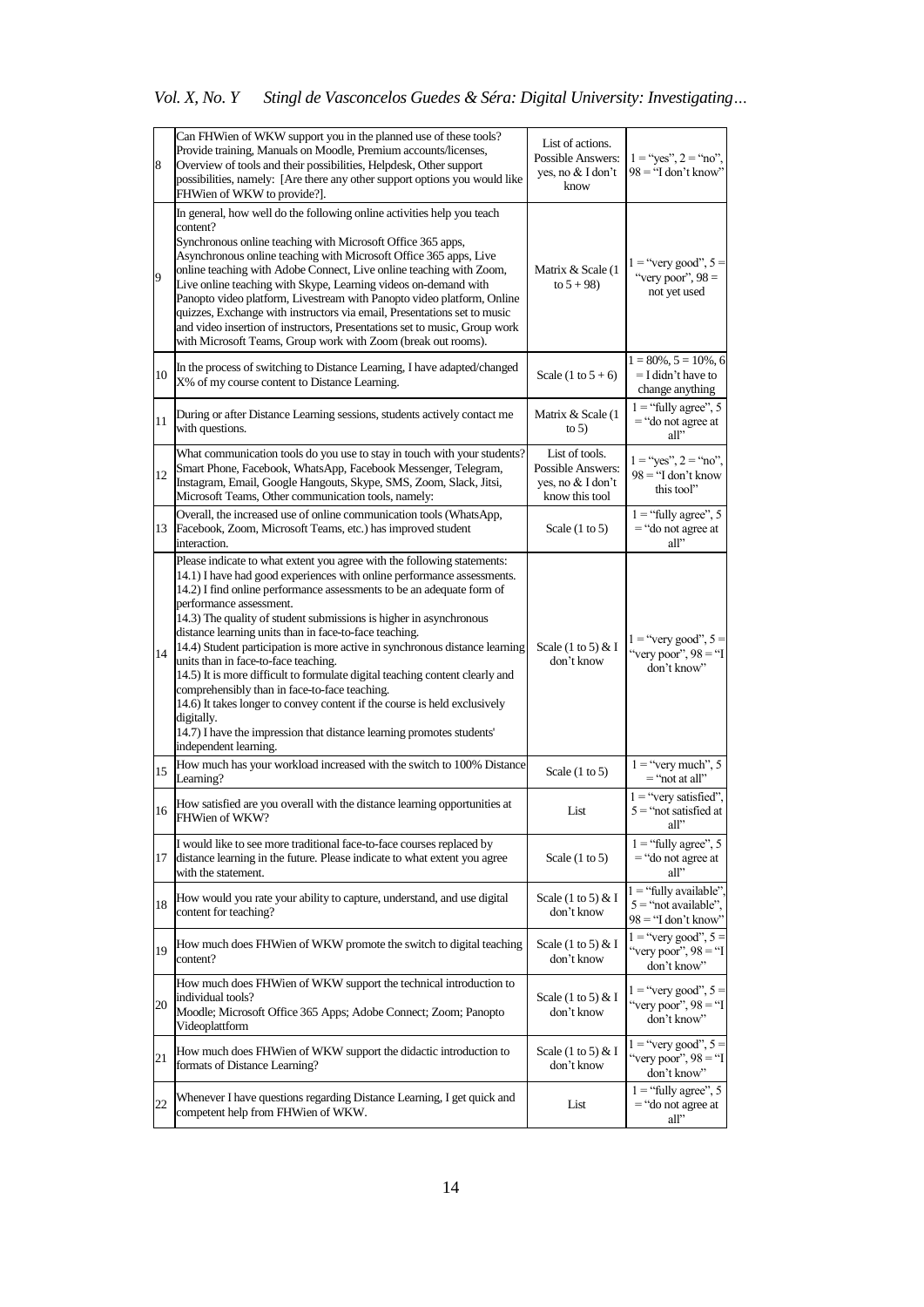| 23              | Are there specific communication and support measures that you would<br>like to see from FHWien of WKW as a teacher? | Open question $+$ no<br>answer |  |
|-----------------|----------------------------------------------------------------------------------------------------------------------|--------------------------------|--|
|                 | Do you have any further comments and/or requests regarding Distance<br>Learning at FHWien of WKW?                    | Open question $+$ no<br>answer |  |
| Source: Author. |                                                                                                                      |                                |  |

The follow up surveys (2021) contained mainly the same questions as the previous surveys except for the fact that the 2021 surveys include more questions about e-assessment. However, these questions are not relevant for the purpose of this paper and, therefore, in this paper, they will not be taken into account.

# **Results**

This section presents a selection of results from the FHW surveys that are pertinent to the research question. These are structured according to the selected categories from Arndt et al. (2020): (a) workload, (b) life situation, (h) mediatechnical and didactical competences, (j) technical infrastructure and tools, and (k) virtual teaching and learning scenarios.

# *Workload*

As shown in Figure 2, below, students of the FHW der WKW University of Applied Sciences for Management and Communication were asked whether they think most teachers correctly estimate the workload for independent assignments. A comparison between the years 2020 and 2021 shows that student evaluations have become more positive over time. In 2020, a lower percentage of students expressed "full agreement" or "rather agreement" that lecturers correctly estimate student workloads, with a greater percentage opining "less agreement" or "no agreement at all". Thus, an overall improvement over time could be noted, even though almost one third of students still disagree (less agreement or no agreement at all) that lecturers estimate workloads correctly in 2021.

# **Figure 2.** *Student Evaluations of Teachers' Correct Estimation of Workload/ Comparison 2020 and 2021*



*Source:* Author.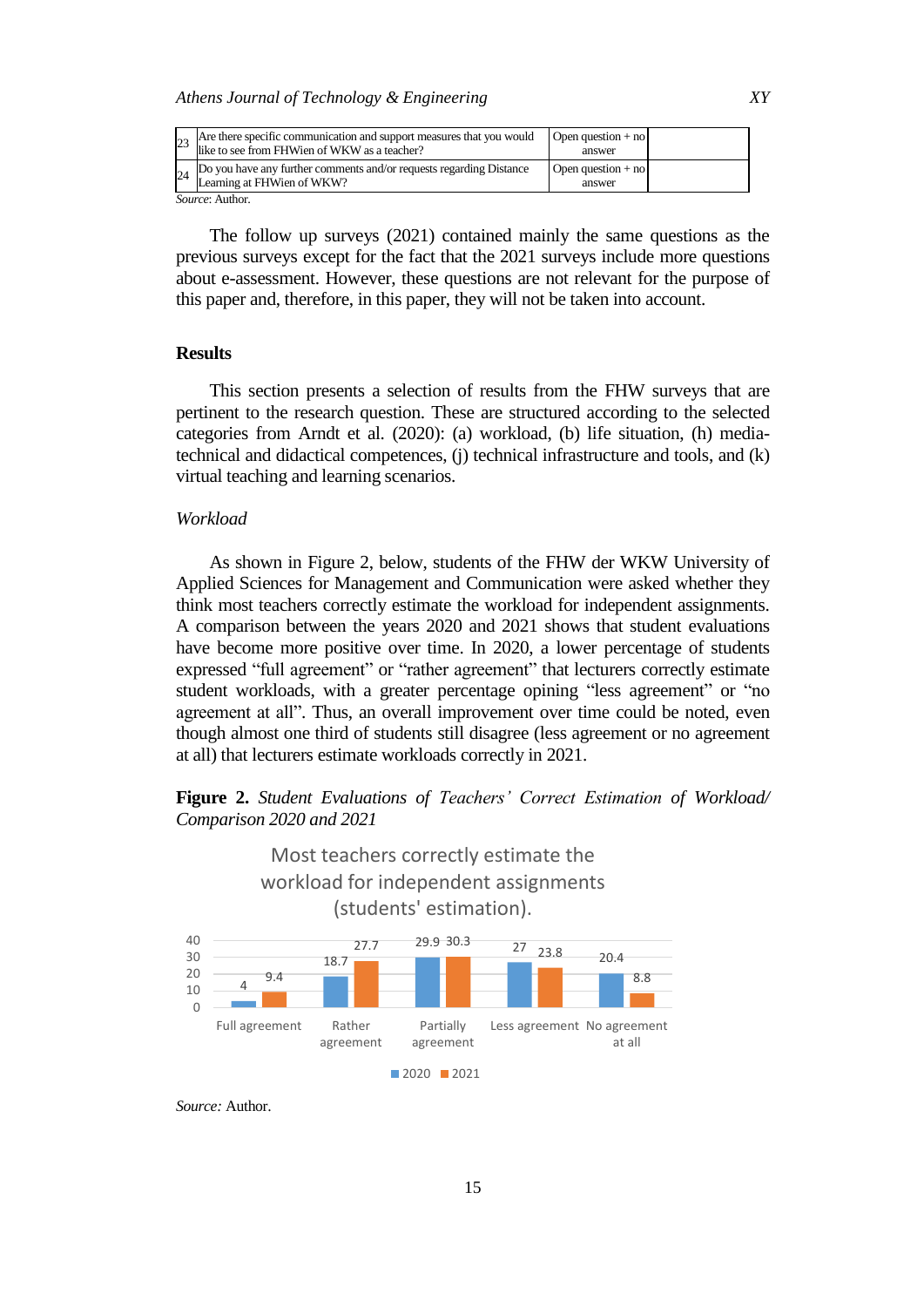*Vol. X, No. Y Stingl de Vasconcelos Guedes & Séra: Digital University: Investigating…*

# *Life Situation*

Both students and lecturers were asked about their study mode preferences, where the synchronous study mode refers to simultaneous Distance Learning, while the asynchronous study mode involved delayed Distance Learning and without presence. This information seems relevant not only to how students prefer to organize their studies, but more broadly to organizing their study-work balance/ study-life balance.

The data is presented in Figures 3 and 4, below, where Figure 3 shows a longitudinal comparison of study mode preferences by students between 2020 and 2021, and Figure 4 shows a cross-sectional comparison of study mode preferences between students and lecturers in the year 2021.

**Figure 3.** *Comparison of Students' Study Mode Preferences between 2020 and 2021*





Interestingly, Figure 3 shows that students have a stronger tendency towards the synchronous study mode in 2021 compared to 2020. After one year of distance education, students increasingly prefer to be simultaneously online when engaged in Distance Learning.





*Source*: Author.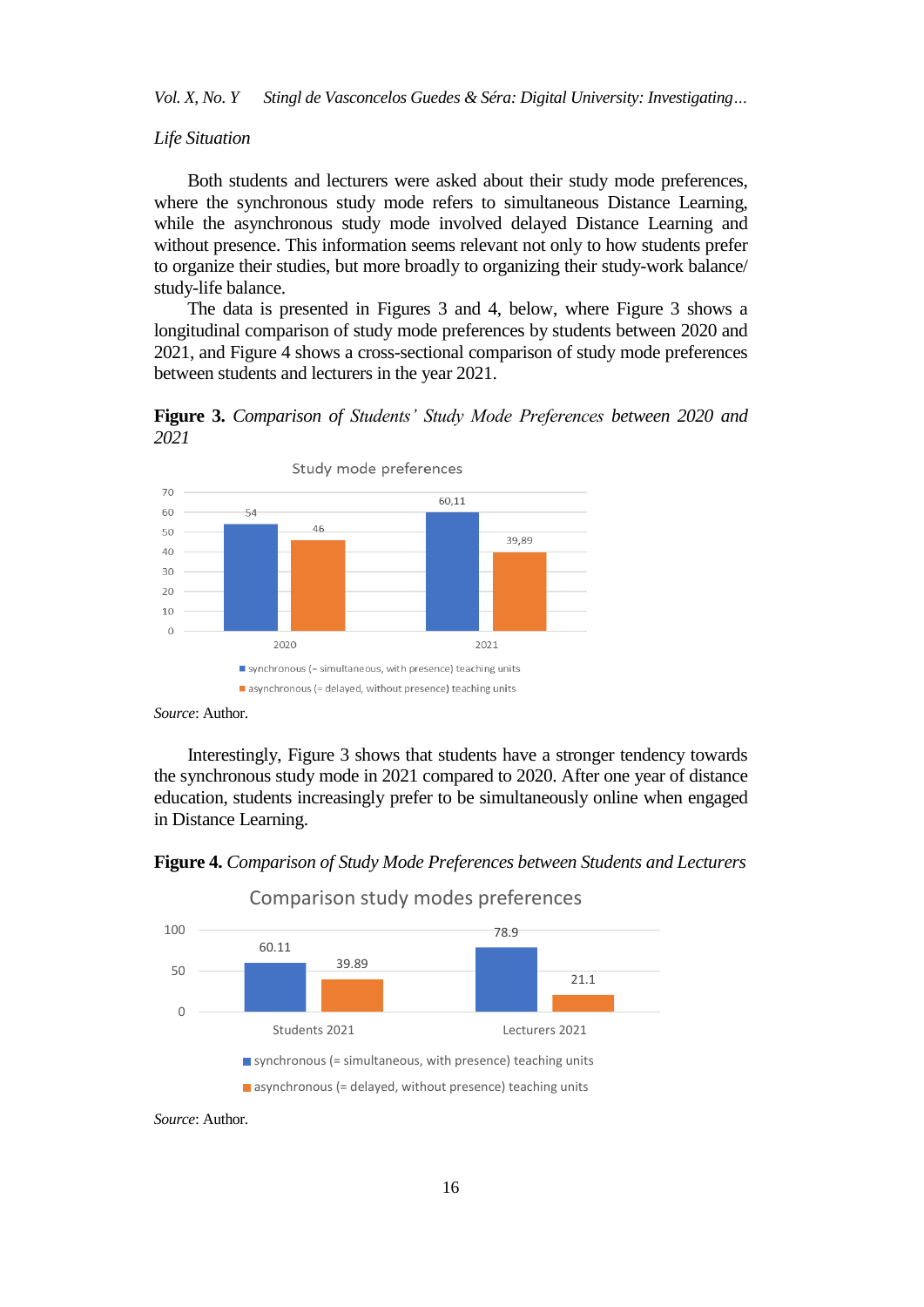The increasing preference of students for synchronous instruction is also reflected among lecturers. Figure 4 shows that approximately 80% of lecturers prefer a synchronous study mode in 2021, exceeding the approximately 60% of students who prefer the synchronous study mode. It is clear that both target groups prefer synchronous study modes to asynchronous study modes, and that this tendency has increased over the course of the study period.

The FHW surveys further asked students about their level of satisfaction with Distance Learning, both in 2020 and again in 2021. The data presented in Figure 5 show a comparison of student evaluations across these years.

#### 7.9 26.5 39.2 14.9 11.5 21.2 38.1 33.0  $5.5$  2.1 0.0 5.0 10.0 15.0 20.0 25.0 30.0 35.0 40.0 45.0 Very satisfied Pretty satisfied Partly satisfied, Partly unsatisfied Pretty dissatisfied Very dissatisfied Distance Learning student satisfaction ■2020 2021

# **Figure 5.** *Student Satisfaction with Distance Learning in 2020 and 2021*

*Source*: Author.

Interestingly, after one year of the COVID-19 pandemic, students expressed higher levels of contentment ("very satisfied" or "pretty satisfied") with Distance Learning, while the percentage who are "partly satisfied, partly unsatisfied", "pretty dissatisfied", or "very dissatisfied" decreased in comparison to 2020. This shows that students are generally more satisfied with Distance Learning now than they were when commencing this experience.

# *Media-technical and Didactical Competences, Technical Infrastructure and Tools, and Virtual Teaching and Learning*

As shown in Figure 6, students were also asked about the appropriate deployment of technical infrastructure and tools used for Distance Teaching. For the purposes of Distance Teaching at the FHW, the four tools Moodle, Microsoft Office 365, Zoom, and Panopto were employed. In Figure 6, student evaluations are compared between 2020 and 2021.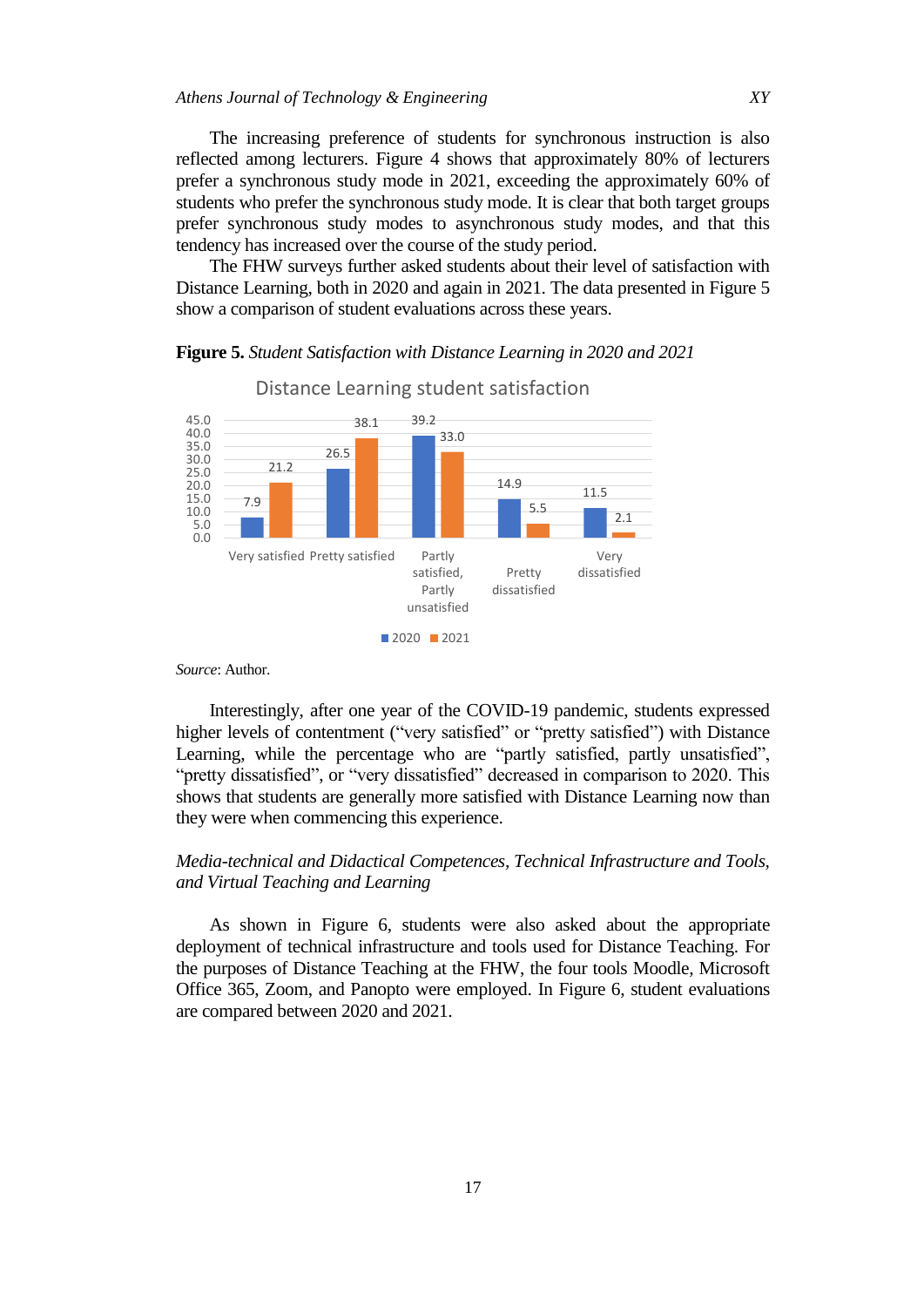**Figure 6.** *Tools for Distance Learning (2020 and 2021)*



Source: Author.

As shown in Figure 7, students found Moodle to be even more appropriate for their studies in 2021 than in 2020. The graph also reveals that the proportion of students in the "not used yet" category declined over the course of the year.

Figure 8 shows that more students consider the online tool Microsoft Office 365 as "appropriate" to "very appropriate" in 2021 than in 2020. As with Moodle, the percentage of students who claimed not to have used the tool also declined from 2020 to 2021.

**Figure 7.** *Moodle for Distance Learning (2020 and 2021)*



*Source*: Author.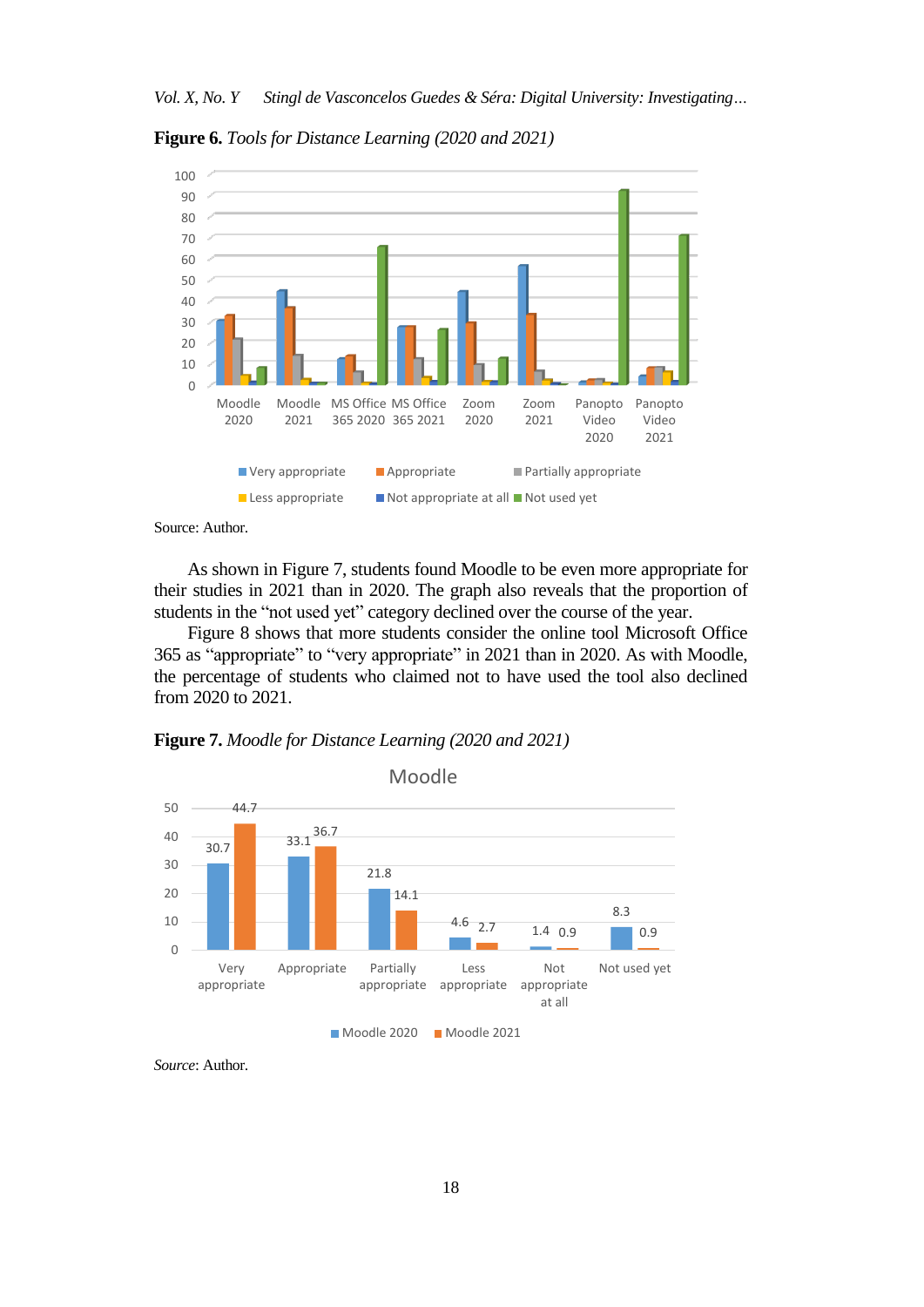**Figure 8.** *Microsoft Office 365 Apps for Distance Learning (2020 and 2021)*



*Source*: Author.

Contentment with the online tool Zoom also increased between 2020 and 2021, as shown in Figure 9. In 2021, students are more likely to find Zoom "very appropriate" to "appropriate", as the proportion of students declaring that they had "not used (Zoom) yet" dropped to near zero in 2021.

As Figure 10 demonstrates, even though students find the online video platform Panopto slightly more appropriate in 2021 than 2020, most participants had still not used the video platform.

**Figure 9.** *Zoom for Distance Learning (2020 and 2021)*



■ Zoom 2020 ■ Zoom 2021

*Source*: Author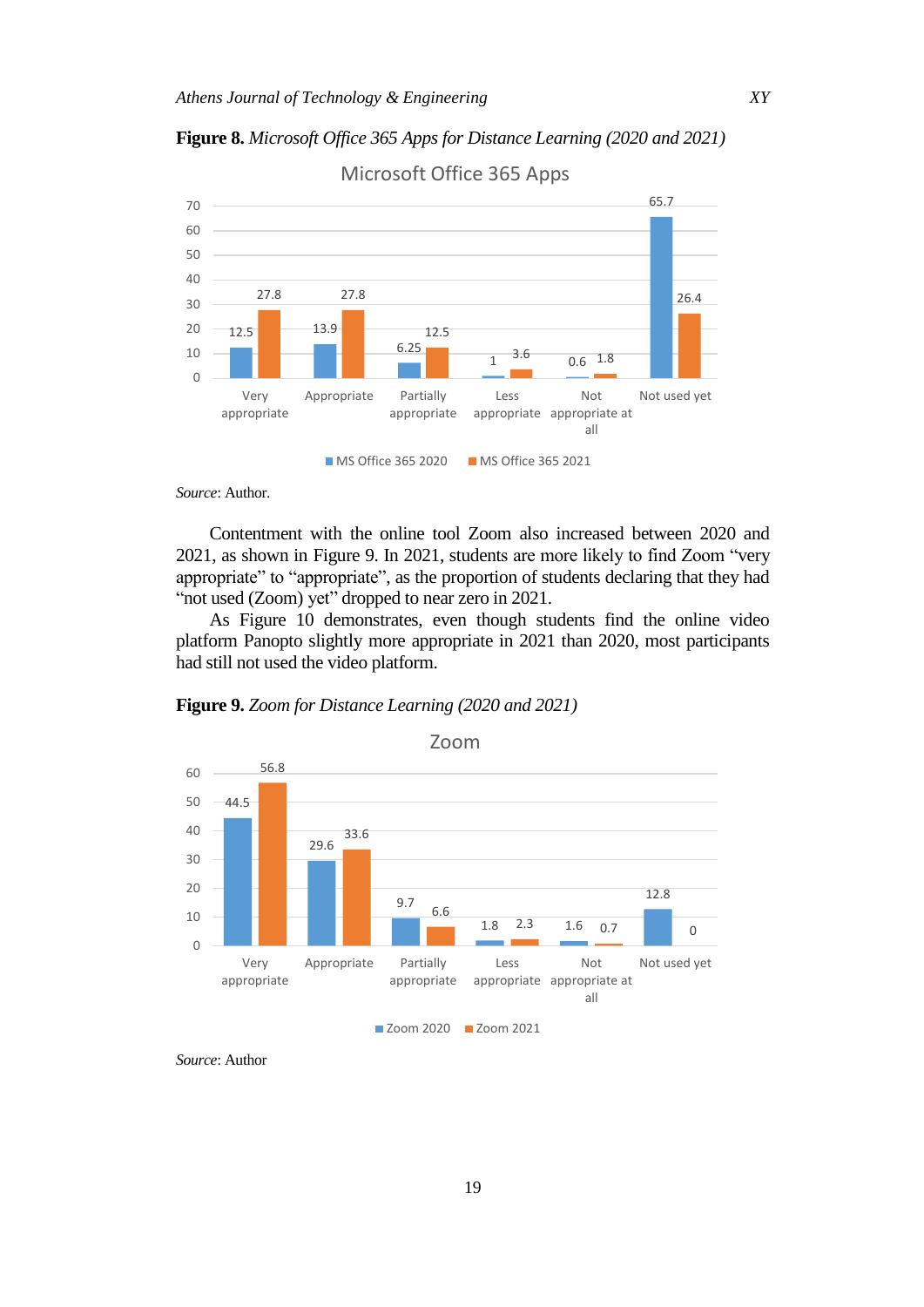**Figure 10.** *Panopto for Distance Learning (2020 and 2021)*



Panopto Videoplattform

*Source*: Author.

Furthermore, the outcome of this study shows that full-time and part-time students have different needs and acceptance levels regarding distance learning and digital tools. Shifts in these needs and requests are observed after one year of being forced to work with digital tools, with both students' and teaching staff's attitudes generally becoming more accepting.

#### **Discussion and Conclusions**

The results of the FHW student and lecturer surveys offer valuable insights regarding questions about the acceptance of digital education by students and educators. Since the surveys were conducted at the beginning and at the end of the first year of COVID-19 restrictions in Austria, they enable identification of shifts in attitudes towards digital education.

Compared to the related studies cited in the literature review section of this paper, the FHW results correlate well with their results. Hence, while student satisfaction correlates with their perceived usefulness towards digital education in the Ilgaz and Aşkar (2013) study and therefore has the tendency to increase as more students get used to digital education, the FHW results shows that one year into the pandemic 59.3% of students are "very satisfied" or "pretty satisfied" with distance learning, compared with only 34.4% the year before. On the other side of the equation, the percentage of "pretty unsatisfied" to "very dissatisfied" students declined from 2020 (26.4%) to 2021 (7.6%), which also indicates the positive overall trend.

Related to the (a) *workload*, which according to Arndt et al.'s (2020) BRIDGING study became higher compared to face-to-face-semesters, the following results were observed in the FHW surveys. Student (full or rather) agreement with the proposition that lecturers correctly estimate workloads rose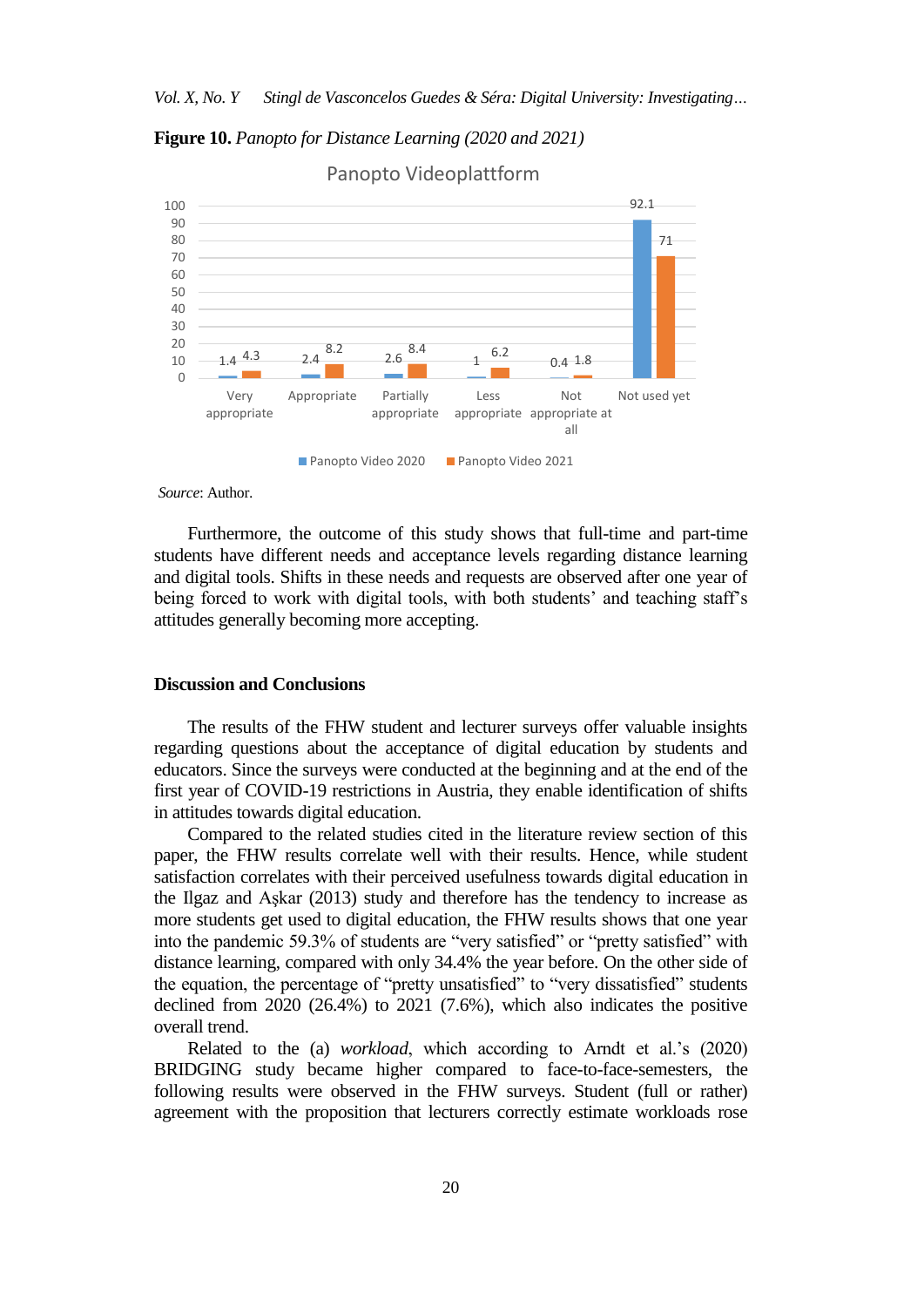from 22.7% in 2020 to 37.1% in 2021, while disagreement (less or no agreement) with this statement fell from 47.4% in 2020 to 32.6% in 2021. Although the FHW surveys do not facilitate a direct comparison of students' workload perceptions between traditional teaching model and distance learning models, the improvement in student evaluations of the accuracy of lecturers" workload estimations from 2020 to 2021 nevertheless indicates issues of increased workloads when switching to distance learning. Although this issue seems to have somewhat mitigated over time, the approximately one third of students who continue to express issues with workloads in 2021 suggests value in further research on this point.

Another area of relevance for digitalization within universities identified by Arndt et al. (2020) was that of (b) *life situation*. Related to this element, the FHW survey results show that students and lecturers have certain preferences when it comes to study modes. Even though it could be assumed that students and lecturers actually prefer an asynchronous study mode, meaning that teaching and learning happen independently of time and place, results from one year after the outbreak of the pandemic surprise with a different outcome. While 54% of students preferred a synchronous teaching mode in 2020, a slight increase to 60.11% was noted in 2021. Interestingly, the comparison of students' and lecturers' study mode preferences in 2021 shows that lecturers prefer synchronous study modes even more strongly, with 78.9% favoring this option and only 21.1% preferring asynchronous teaching. This development shows that after one year of the pandemic, both parties prefer synchronous study modes involving more interactive and engaging teaching. This effect also supports the findings from the FHW surveys regarding lecturer"s preferences for Zoom, which is a helpful tool for synchronous classes. Therefore, in contrast to the BRIDGING studies, the preference for Zoom in the category (j) *technical infrastructure and tools* can not only be attributed to its good performance, but also because this tool satisfies lecturers' and students' needs.

As for the area of relevance (h) *media-technical and didactical competences*, the surveys point to a considerable increase in students" competencies as the use of the software tools has progressed. Comparing 2020 to 2021, students increasingly perceive the digital tools as appropriate for teaching. The acceptance of Moodle as a learning platform and of MS Office365, for example, has increased by 17.6 % resp. 29.2 % in this period ("very appropriate" and "appropriate" were counted as positive responses). At the FHW, students and the teaching staff can also rely on the Competence Centre for E-Learning to enhance their digital competencies. Adapted to the situation, the FHW provides a COVID-19-specific Moodle Help Course, a weekly Distance Learning Q&A session, co-moderation for live online teaching, early roll-out of the Panopto video system, and guides for online teaching. Thus, the results of the FHW surveys in this area are very similar to the results of the BRIDGING study.

The BRIDGING study also pointed out the students' and lecturers' desire for synchronous lectures over abundant self-learning materials (area of relevance: (k) *virtual teaching and learning scenarios*). This preference was confirmed by the surveys at the FHW.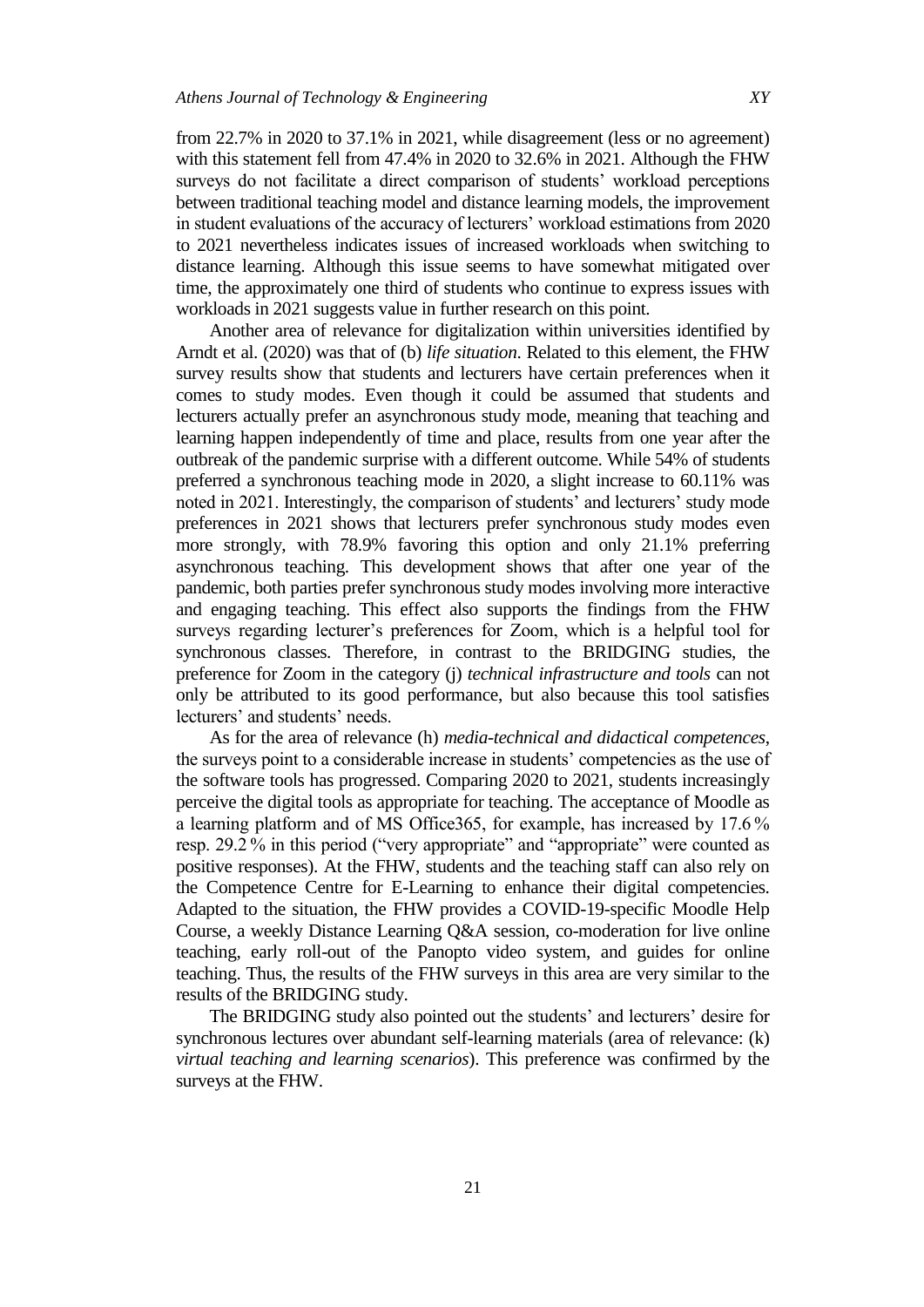The insights gained from the surveys and from academic papers such as those by Pausits et al. (2021) opened up opportunities to implement measures to support digital learning and teaching at the FHW. As mentioned before, the Competence Centre for E-Learning offers courses and support for teachers and students, facilitating the deployment of digital teaching skills. Yet, these four FHW surveys focused primarily on the impact of the use of digital tools and their features related to educational purposes. Therefore, not all key challenges mentioned in the Pausits et al. (2021) study were discussed here. However, the surveys did investigate the challenge "*high workloads in distance learnin*g", and the results agree with the findings of the Pausits study:

Most students (2020: 77.3 %, 2021: 62.9 %) did not or only partially agree with the statement "Most teachers correctly estimate the workload for independent assignments." Even though there is a year-over-year improvement, teachers' estimates of the workload still could be improved, at least in the students' opinion. Other key challenges mentioned by Pausits et al. (2021) (e.g., less enjoyment of studies conducted through individual learning, increased difficulties in communication with individual teachers) need further follow-up studies at the FHW.

The FHW surveys provide hints that with the passage of time in which universities are forced to adapt to distance learning, their technical competence increases. Hence, "perceived ease of use" - a determinant of acceptance according to TAM - enhances as well. Overall, there is a clear positive development in levels of satisfaction with distance learning at the FHW.

#### **References**

- Al-Kumaim NH, Alhazmi AK, Mohammed F, Gazem NA, Shabbir MS, Fazea Y (2021) Exploring the impact of the COVID-19 pandemic on university students' learning life: an integrated conceptual motivational model for sustainable and healthy online learning. *Sustainability* 13(5): 2546.
- Arndt C, Ladwig T, Knutzen S (2020) *Zwischen Neugier und Verunsicherung: interne Hochschulbefragungen von Studierenden und Lehrenden im virtuellen Sommersemester 2020: Ergebnisse einer qualitativen Inhaltsanalyse*. (Between curiosity and uncertainty: internal university surveys of students and teachers in the virtual summer semester 2020: results of a qualitative content analysis). TUHH Universitätsbibliothek.
- Berghoff S, Horstmann N, Hüsch M, Müller K (2021) *Studium und Lehre in Zeiten der Corona-Pandemie - Die Sicht von Studierenden und Lehrenden*. (Studies and teaching in times of the corona pandemic - The perspective of students and teachers). Gütersloh: CHE Impulse Nr. 3.
- Davis FD, Bagozzi RP, Warshaw PR (1989) User acceptance of computer technology: a comparison of two theoretical models. *Management Science* 35(8): 982–1003.
- Farnell T, Skledar Matijević A, Šćukanec Schmidt N (2021) *The impact of COVID-19 on higher education: a review of emerging evidence*. NESET Report. Luxembourg: Publications Office of the European Union.
- Fernunterrichtsschutzgesetz FernUSG (1976) *Gesetz zum Schutz der Teilnehmer am Fernunterricht*. (Distance learning participants protection act). Retrieved from: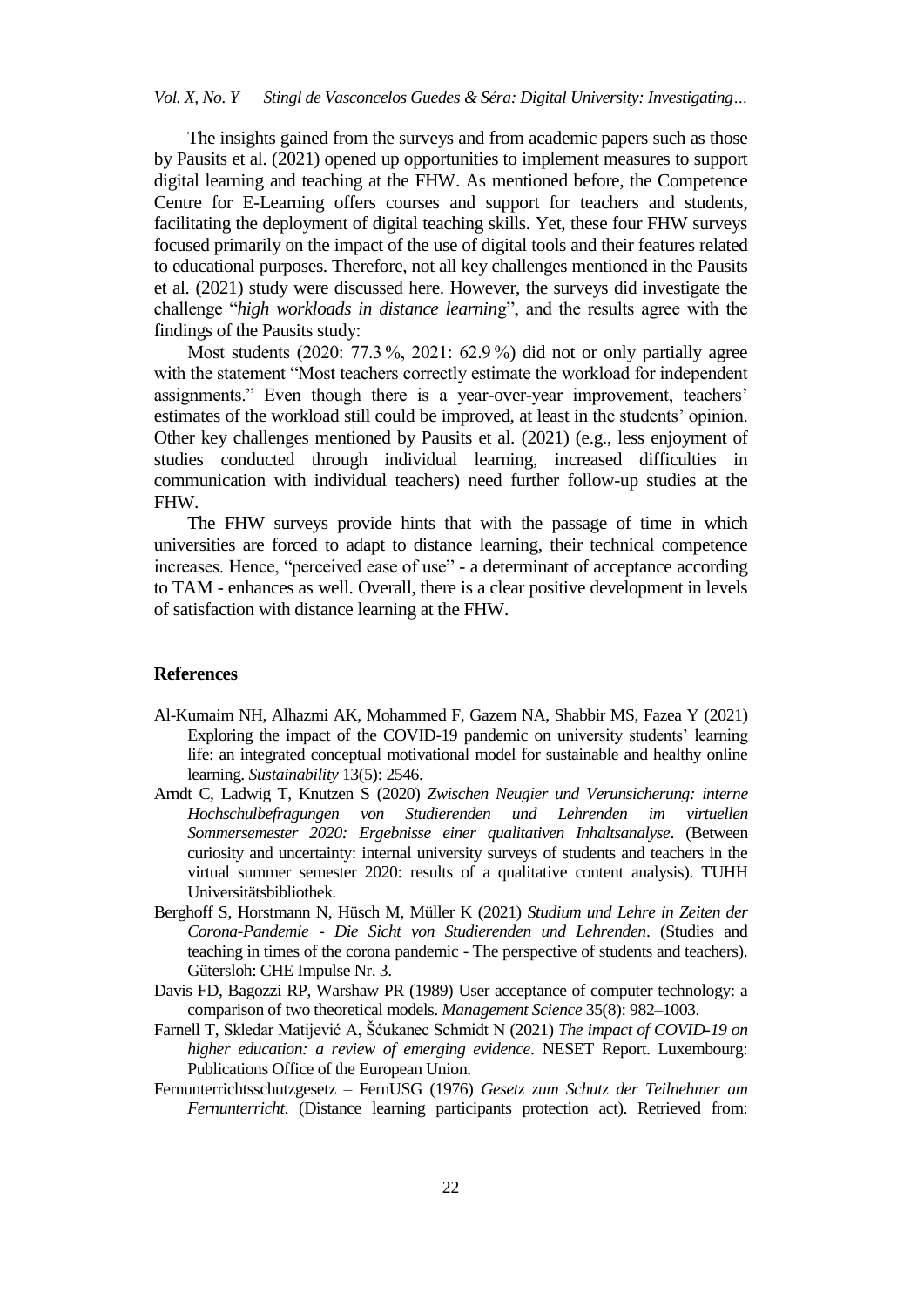[https://www.gesetze-im-internet.de/fernusg/FernUSG.pdf.](https://www.gesetze-im-internet.de/fernusg/FernUSG.pdf) [Accessed 12 November 2021]

- Fidalgo P, Thormann J, Kulyk O, Lencastre JA (2020) Students" perceptions on distance education: a multinational study. *International Journal of Educational Technology in Higher Education* 17(May): 18.
- Gabriel S, Pecher H (2020) Chancen, Herausforderungen und Entwicklungsaufgaben für E-Learningan Hochschulen. Eine qualitative Studie aus Studierendenperspektive. (Opportunities, challenges and development tasks for e-learning at universities. A qualitative study from a student perspective). *Open Online Journal for Research and Education Jahrestagung der Forschung*.
- Hargitai DM, Pinzaru F, Veres Z (2021) Integrating business students" e-learning preferences into knowledge management of universities after the COVID-19 pandemic. *Sustainability* 13(5): 2478.
- Holzer J, Lüftenegger M, Korlat S, Pelikan E, Salmela-Aro K, Spiel C, et al. (2021) Higher education in times of COVID-19: university students' basic need satisfaction, self-regulated learning, and well-being. *AERA* Open 7(Mar).
- Ilgaz H, Aşkar P (2013) The Contribution of technology acceptance and community feeling to learner satisfaction in distance education. *Procedia - Social and Behavioral Sciences* 106: 2671–2680.
- Kentnor H (2015) Distance education and the evolution of online learning in the United States. *Curriculum and Teaching Dialogue* 17(1–2): 21–34.
- Kreulich K, Lichtlein M, Zitzmann C, Bröker T, Schwab R, Zinger B (2020) *Hochschullehre in der Post-Corona-Zeit. Studie der bayrischen Hochschulen für angewandte Wissenschaften Sommersemester 2020*. (University teaching in the postcorona period. Study by the Bavarian universities of applied sciences summer semester 2020). Forschungs- und Innovationslabor Digitale Lehre (FIDL).
- Ledermüller K, Spörk J, Vettori O (2020) *Lessons Learned aus dem Distanzbetrieb im SS 2020*. (Lessons learned from distance operations in SS 2020). Presentation 14 April 2020.
- Lehner M, Sohm K (2021) Qualität, didaktische Methodik und Digitalität. (Quality, didactic methodology and digitality). In Dittler Ulrich, Kreidl Christian (eds.), *Wie Corona die Hochschullehre verändert*. Wiesbaden: Springer Gabler.
- Marczuk A, Multrus F, Lörz M (2021) *Die Studiensituation in der Corona-Pandemie. Auswirkungen der Digitalisierung auf die Lern- und Kontaktsituation von Studierenden*. (The study situation in the corona pandemic. Effects of digitization on the learning and contact situation of students). Retrieved from: https://www.dzhw.eu/ pdf/pub\_brief/ dzhw\_brief\_01\_2021.pdf. [Accessed 12 May 2021]
- Meyer K, Mara M (2020, July 31) *Plötzlich Online-Prüfungen: Vorteile und Nachteile aus Sicht Studierender*. (Suddenly online exams: advantages and disadvantages from the perspective of students). fnma Magazin 02/2020 - E-Assessment und E-Examinations. Retrieved from: https://www.fnma.at/content/download/ 2087/1<0778. [Accessed 15 June 2021]
- Mohamed MH, Ahmed SA, Hussein AM, Ahmed ASA, Mohamed II, Sheikh AM (2020) The impact of coronavirus (COVID-19) on higher education. Case study private universities in Mogadishu, Somalia. *Creative Education* 11(11): 2249–2261.
- Müller-Böling D, Müller M (1986) *Akzeptanzfaktoren der Bürokommunikation*. (Acceptance factors of office communication). München, Wien: R. Oldenbourg Verlag.
- Pausits A, Oppl S, Schön S, Feller M, Campbell D, Dobiasch M (2021) *Distance Learning an österreichischen Universitäten und Hochschulen im Sommersemester 2020 und Wintersemester 2020/21.* (Distance learning at Austrian universities and colleges in